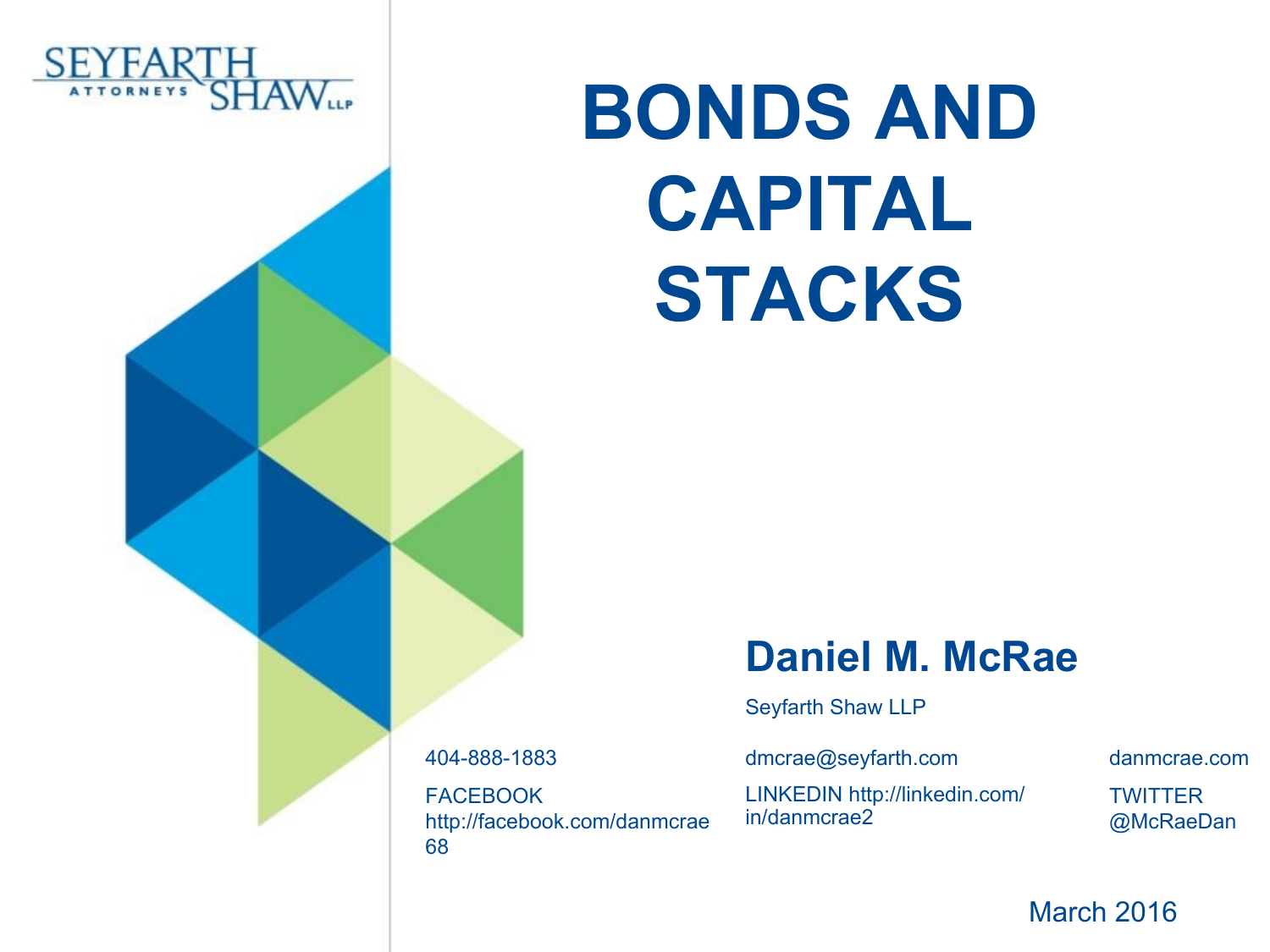#### **WHAT BONDS CAN DEVELOPMENT AUTHORITIES ISSUE?**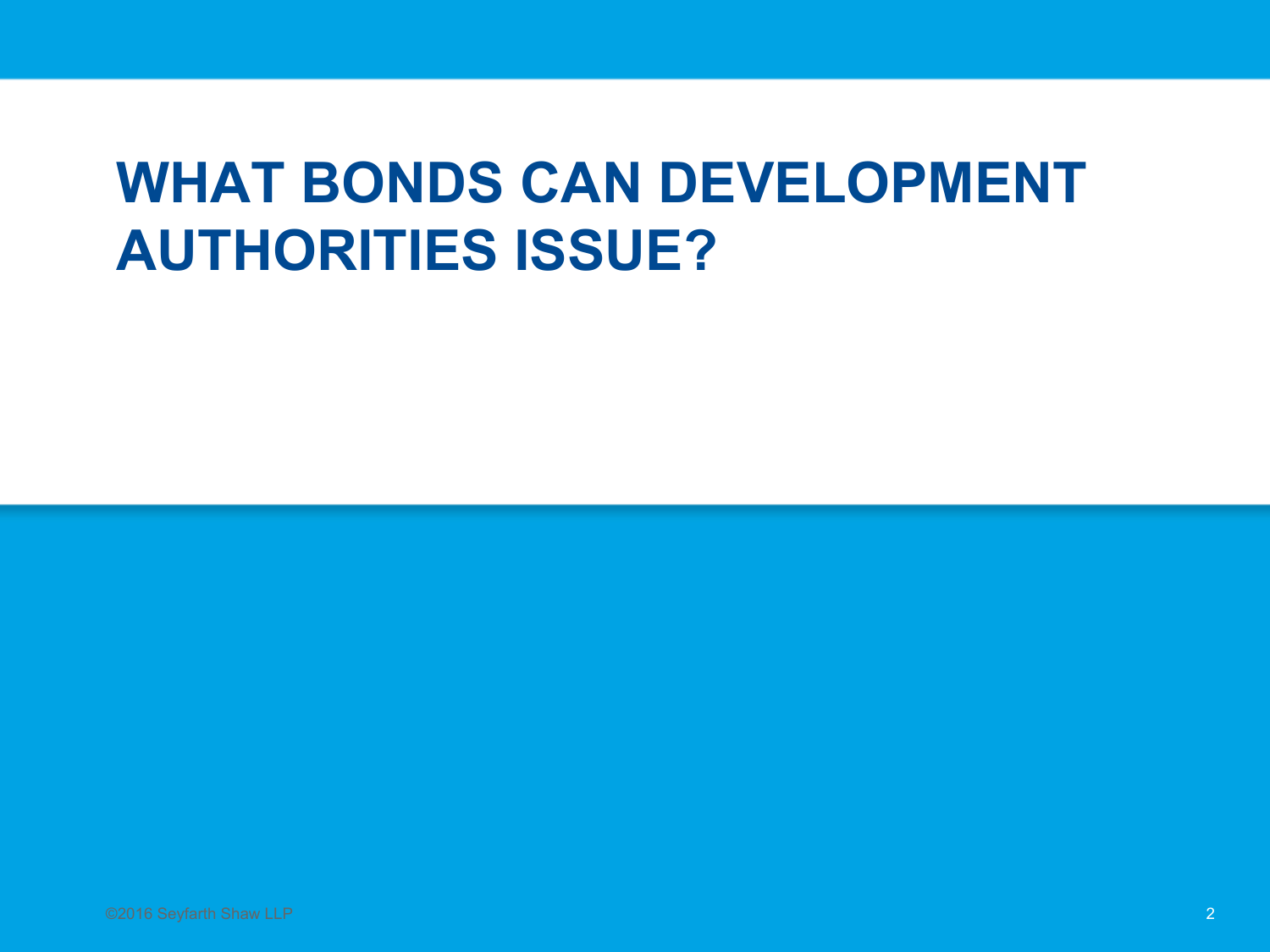### **WHAT BONDS- WHO DECIDES?**

FUNDAMENTAL RULE- A DEVELOPMENT AUTHORITY CAN ONLY ISSUE BONDS THAT STATE LAW *ALLOWS* IT TO ISSUE. THESE LAWS APPLY AS FOLLOWS-

- CONSTITUTION- TO ALL AUTHORITIES
- LOCAL CONSTITUTIONAL AMENDMENT (LCA)- EACH TO ITS OWN CONSTITUTIONAL DEVELOPMENT AUTHORITY
- DEVELOPMENT AUTHORITIES LAW- TO ALL STATUTORY DEVELOPMENT AUTHORITIES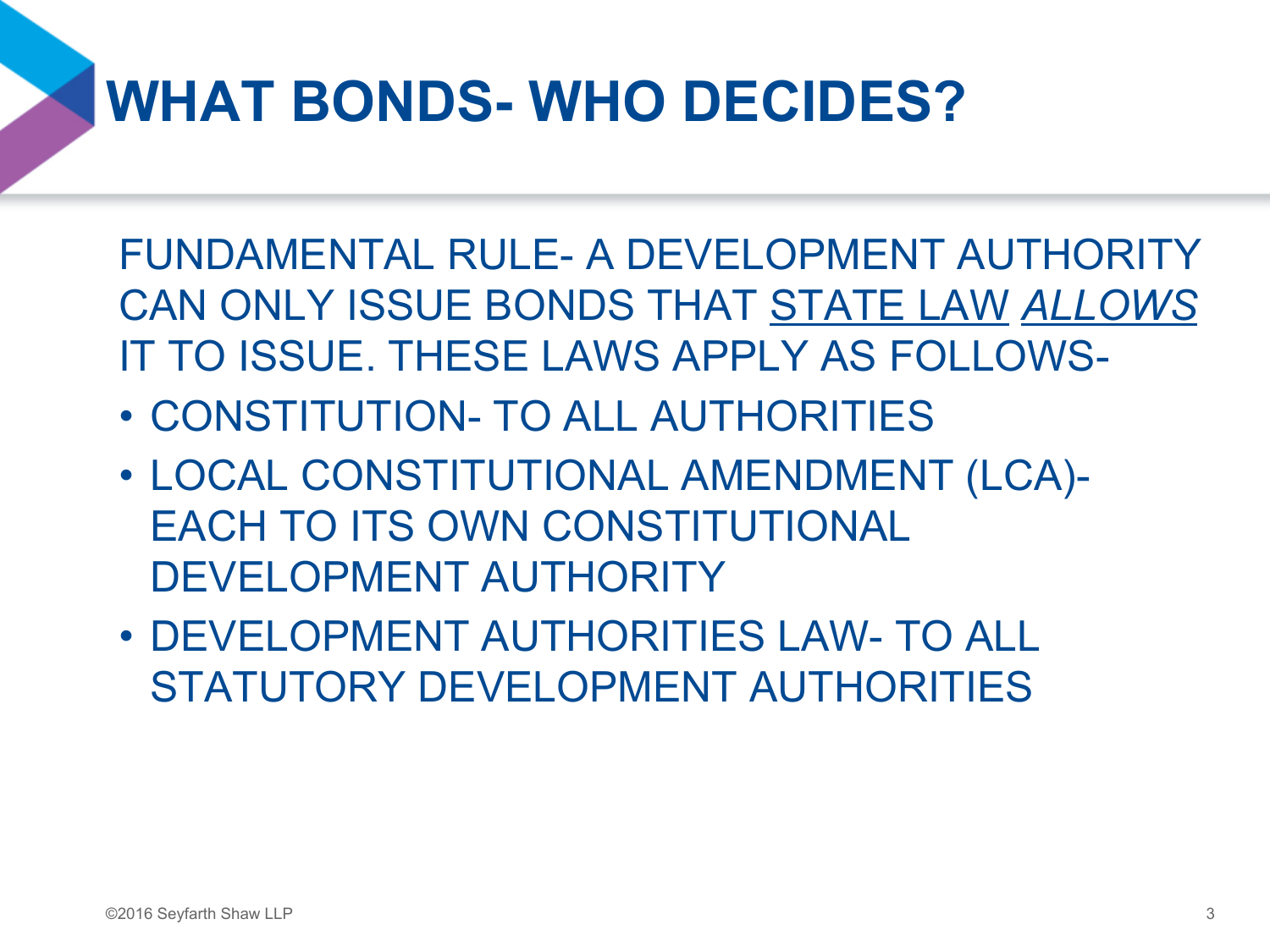### **WHAT BONDS- WHO DECIDES?**

- REVENUE BOND LAW- TO ALL AUTHORITIES
- PILOT RESTRICTION ACT- TO ALL AUTHORITIES
- O.C.G.A. Sec. 36-75-11 RESTRICTIONS ON CONTRACT REVENUE BONDS- IN PRACTICE, JUST TO DEVELOPMENT AUTHORITY OF DEKALB **COUNTY**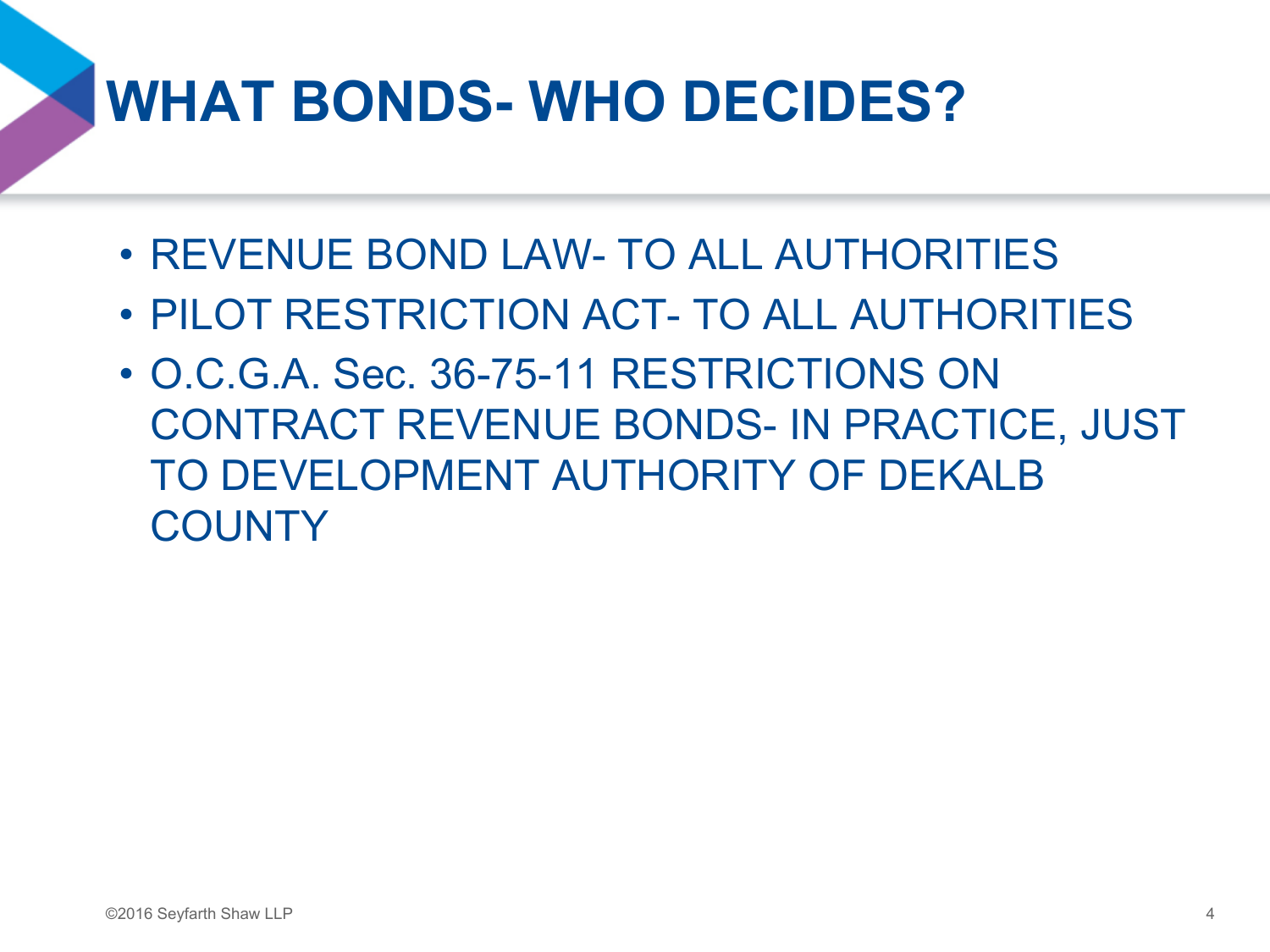### **WHAT BONDS- TAX-EXEMPT?**

- THERE IS NO GEORGIA INCOME TAX ON INTEREST PAID BY A GEORGIA DEVELOPMENT AUTHORITY TO A GEORGIA TAXPAYER
- BUT "TAX-EXEMPT" USUALLY IS TAKEN TO MEAN FREE OF FEDERAL INCOME TAX
	- THAT'S WHAT IT MEANS IN THIS PRESENTATION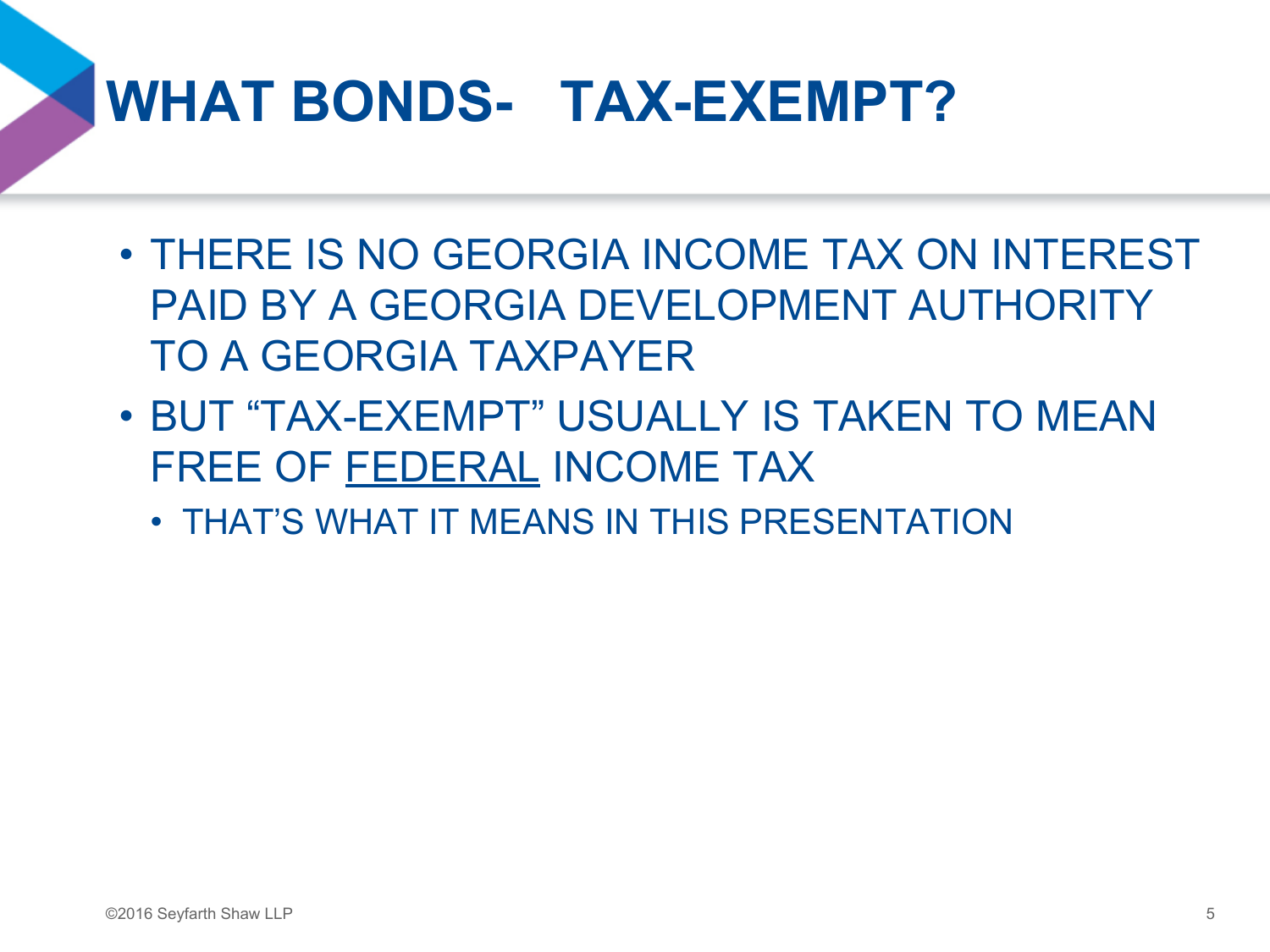### **WHAT BONDS- TAX-EXEMPT?**

- "TAX-EXEMPT" HAS NOTHING TO DO WITH GEORGIA LAW
	- EXCEPT IT IS A FEDERAL REQUIREMENT THAT THE BONDS BE LEGALLY ISSUED UNDER STATE LAW
	- JUST BECAUSE A GEORGIA DEVELOPMENT AUTHORITY ISSUES A BOND, DOES NOT AUTOMATICALLY MEAN IT IS TAX-EXEMPT UNDER FEDERAL LAW
		- THERE HAS TO BE AN EXEMPTION
		- AND MANY REQUIREMENTS HAVE TO BE MET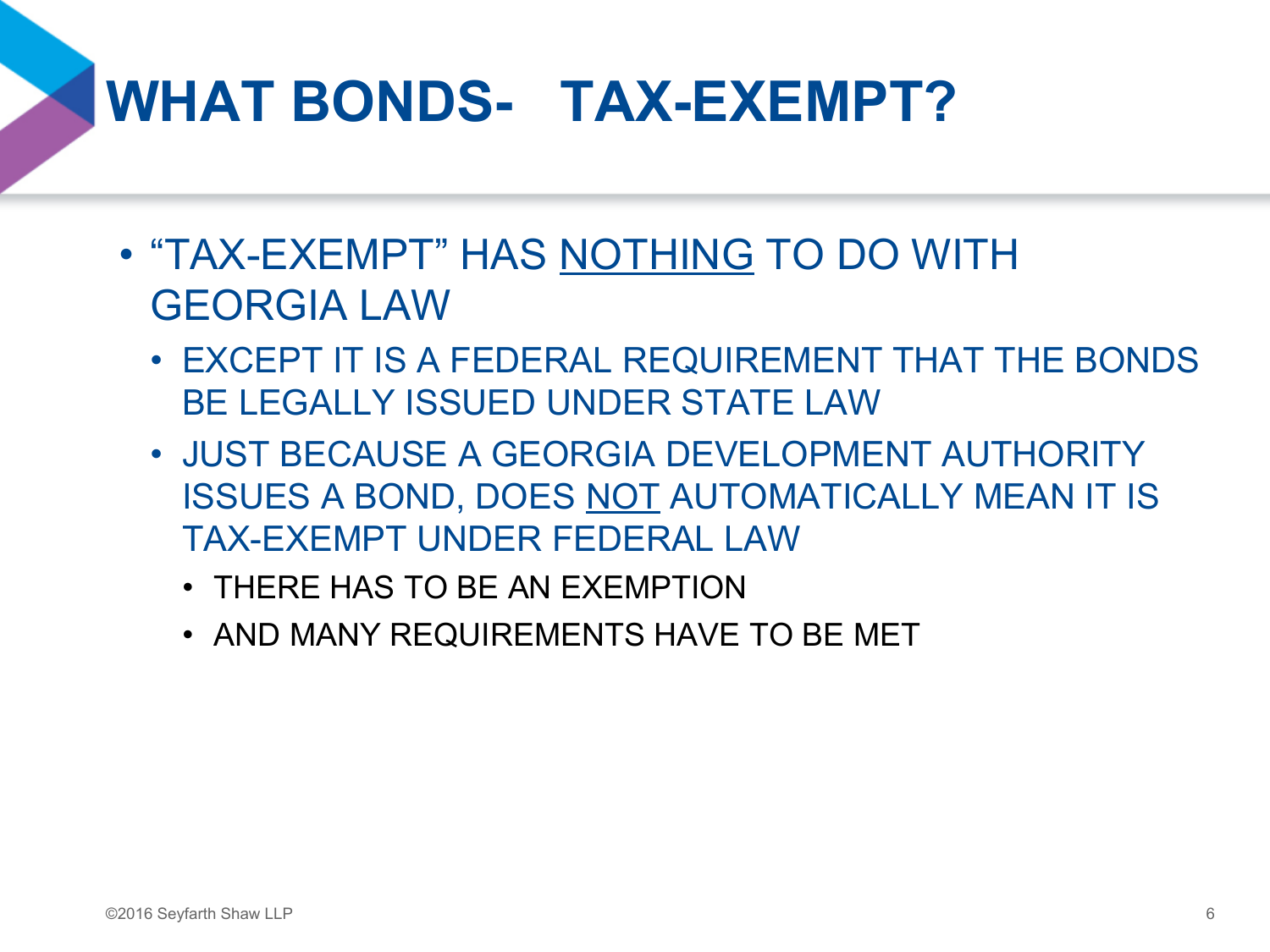| <b>TYPE</b>                    | <b>CAN YOU ISSUE?</b>                                                                                                                                                                                                                                                                                                                              |
|--------------------------------|----------------------------------------------------------------------------------------------------------------------------------------------------------------------------------------------------------------------------------------------------------------------------------------------------------------------------------------------------|
| <b>REVENUE BOND</b>            | Yes. Only revenue and other collateral<br>from the private company is at risk. No<br>repayment obligation on the part of the<br>development authority, the city, the county<br>or the State. Caveat: LCA for some<br><b>Constitutional development authorities</b><br>requires local government to pay off<br>defaulted bonds.                     |
| <b>GENERAL OBLIGATION BOND</b> | No (with contract revenue bonds, millage<br>payments under an intergovernmental<br>agreement between the local government<br>and the development authority are<br>pledged). Exception- Most Constitutional<br>development authorities can issue a note<br>or a revenue bond that is its own general<br>obligation, but not the local government's. |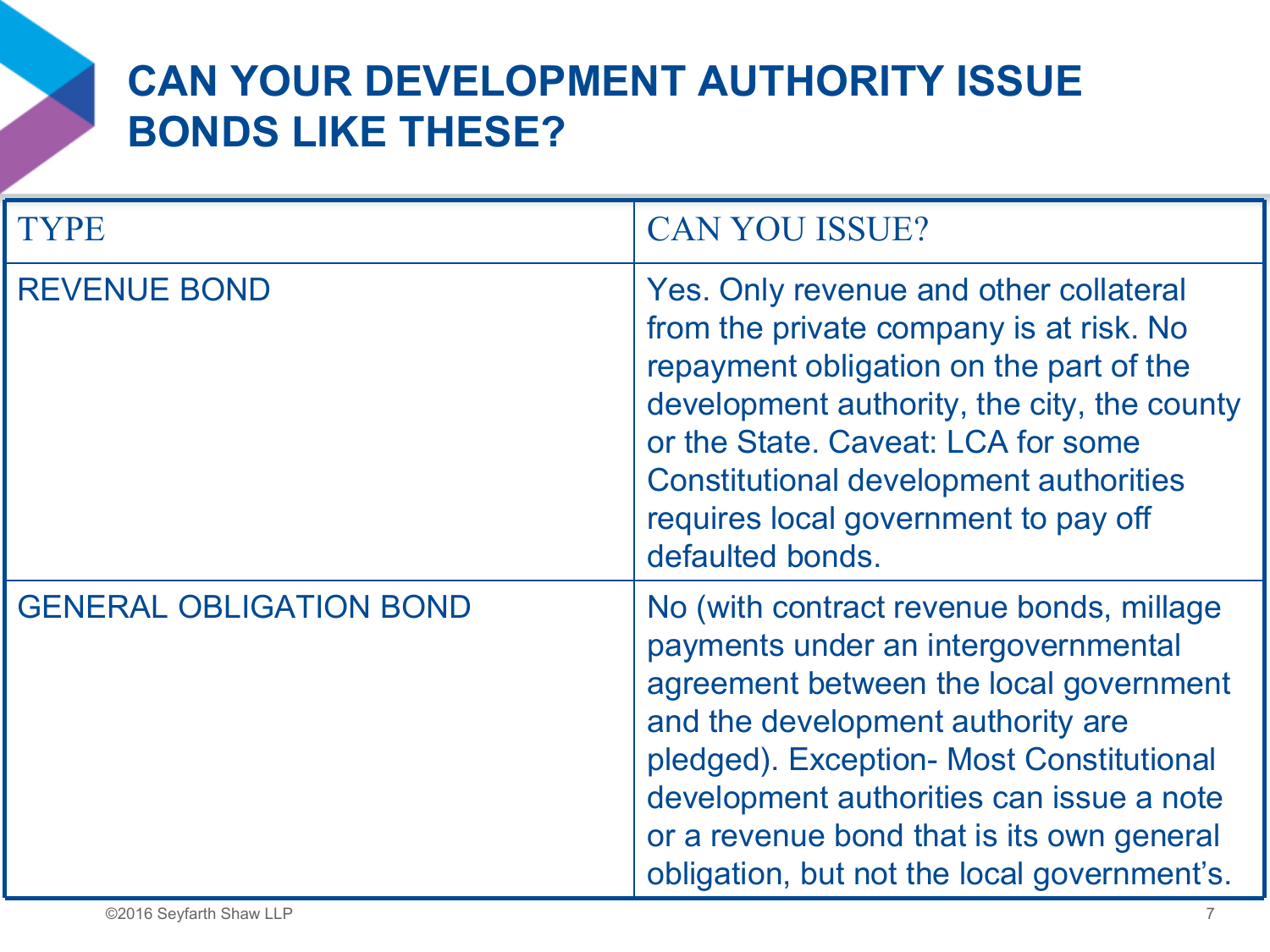| <b>TYPE</b>            | <b>CAN YOU ISSUE?</b>                                                                                                                                                                                                             |
|------------------------|-----------------------------------------------------------------------------------------------------------------------------------------------------------------------------------------------------------------------------------|
| <b>TAX-EXEMPT BOND</b> | Yes- mainly "small issue"<br>manufacturing bonds, qualified<br>501(c)(3) bonds, and exempt facility<br>bonds (if state law authorizes for<br>development authority). Federal tax<br>laws make inducement resolution<br>mandatory. |
| "TAXABLE" BOND         | Yes. Inducement resolution is<br>traditional but optional. Most bonds<br>issued by development authorities<br>today are "taxable."                                                                                                |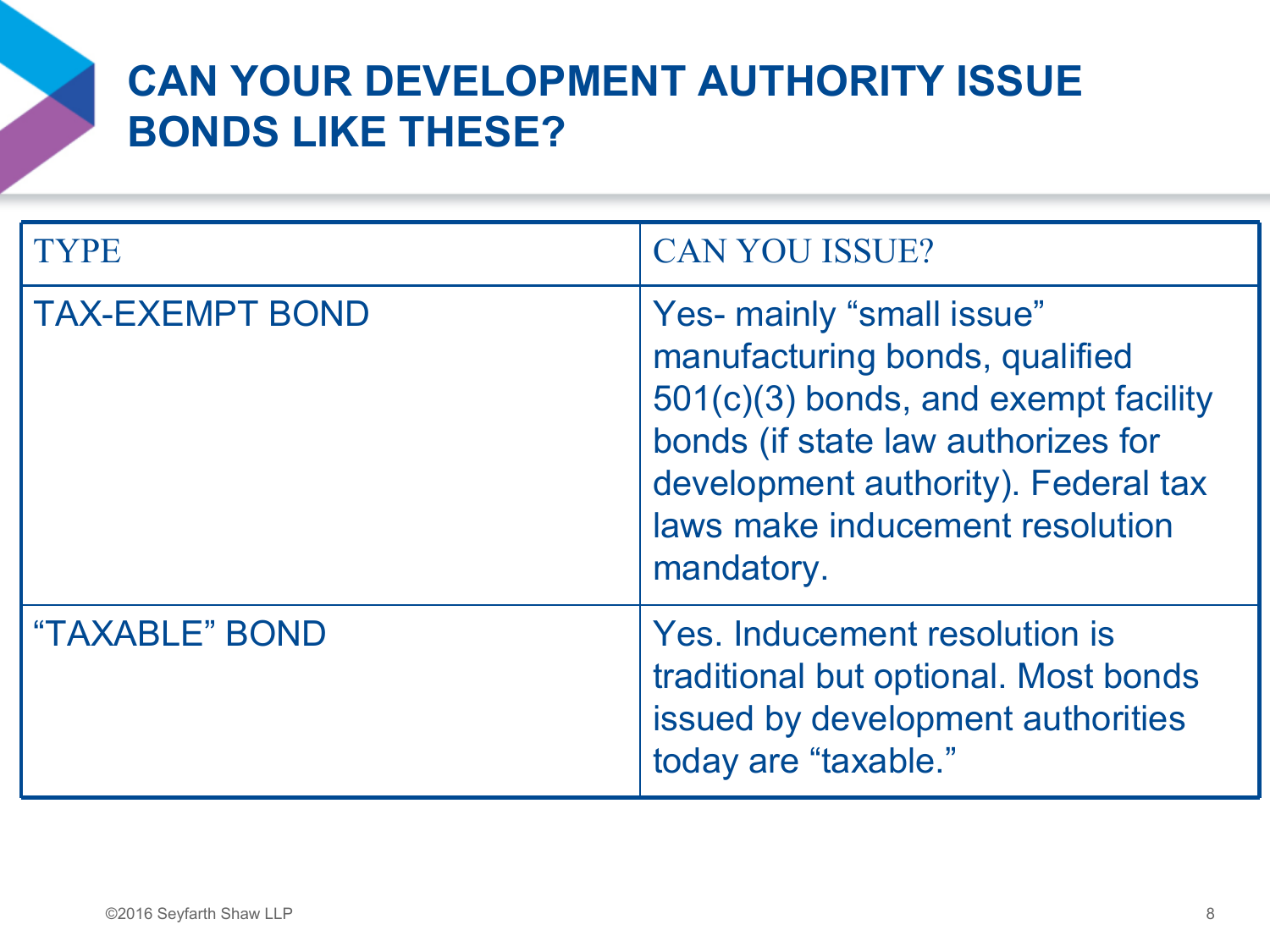| <b>TYPE</b>             | <b>CAN YOU ISSUE?</b>                                                                                                                                                                                                                                                                                                           |
|-------------------------|---------------------------------------------------------------------------------------------------------------------------------------------------------------------------------------------------------------------------------------------------------------------------------------------------------------------------------|
| <b>PRIVATELY PLACED</b> | Yes. Example- bond sold to local<br>bank. No underwriter necessary.<br>Today, almost all development<br>authority bonds are privately placed.                                                                                                                                                                                   |
| <b>PUBLICLY SOLD</b>    | Yes. An underwriter is needed for<br>public offerings. A bank letter of<br>credit is almost always needed to<br>secure the bonds. Fewer public<br>offerings because fewer banks<br>provide LOCs. Exception: "Taxable<br>floaters" secured by Federal Home<br><b>Loan Bank confirmation of</b><br>community bank LOC are common. |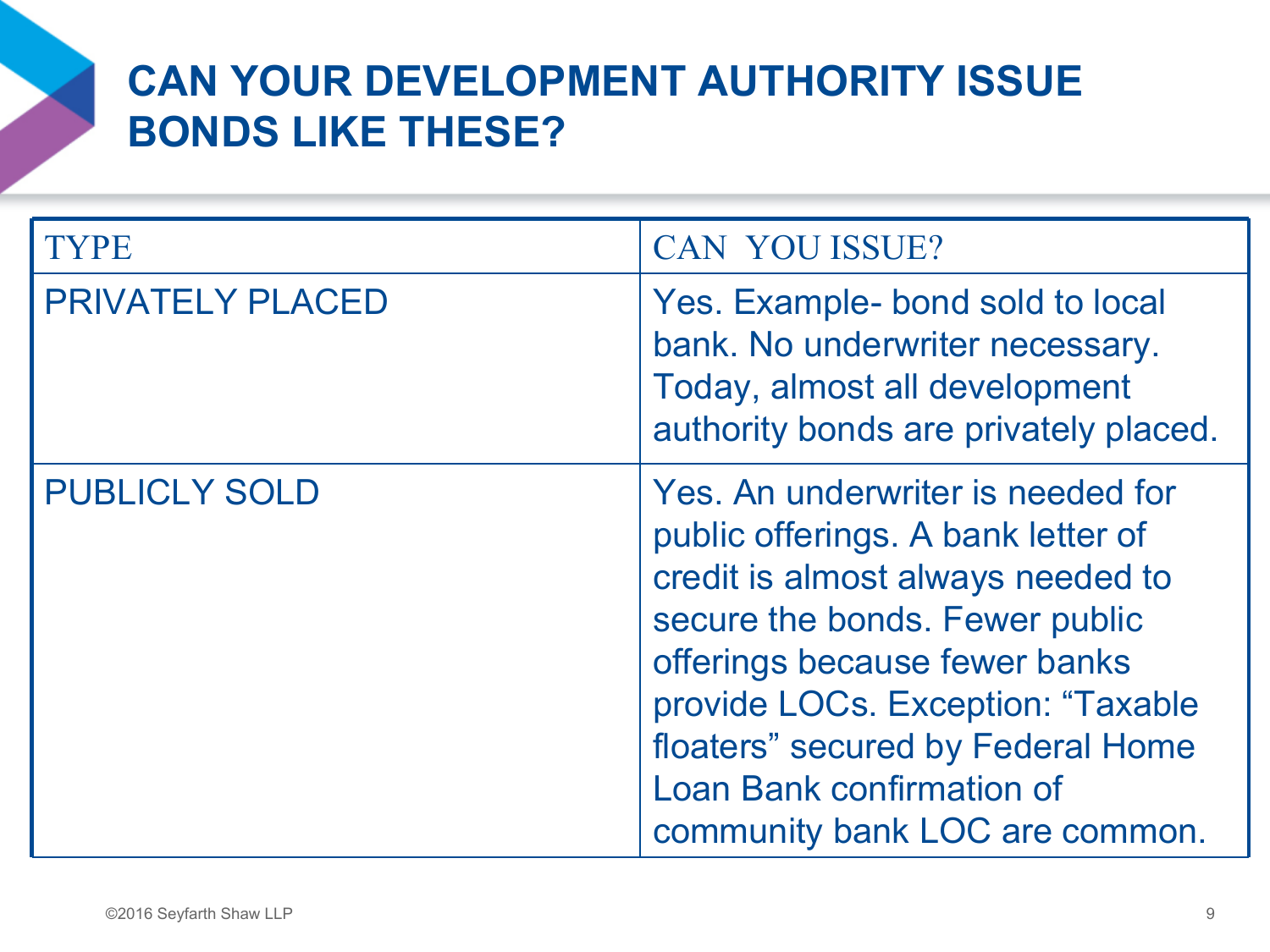| <b>TYPE</b>                 | <b>CAN YOU ISSUE?</b>                                                                                                                                                                                                                                   |
|-----------------------------|---------------------------------------------------------------------------------------------------------------------------------------------------------------------------------------------------------------------------------------------------------|
| <b>PRIVATE ACTIVITY</b>     | Yes- If project is authorized by governing<br>law. Statutory development authorities<br>and most Constitutional development<br>authorities can only issue bonds for<br>private projects. Exception for statutory<br>development authorities: see below. |
| <b>GOVERNMENTAL PURPOSE</b> | Statutory development authority: Only for<br>qualified public/private partnership<br>projects (P3). Constitutional development<br>authority: Only if LCA permits.                                                                                       |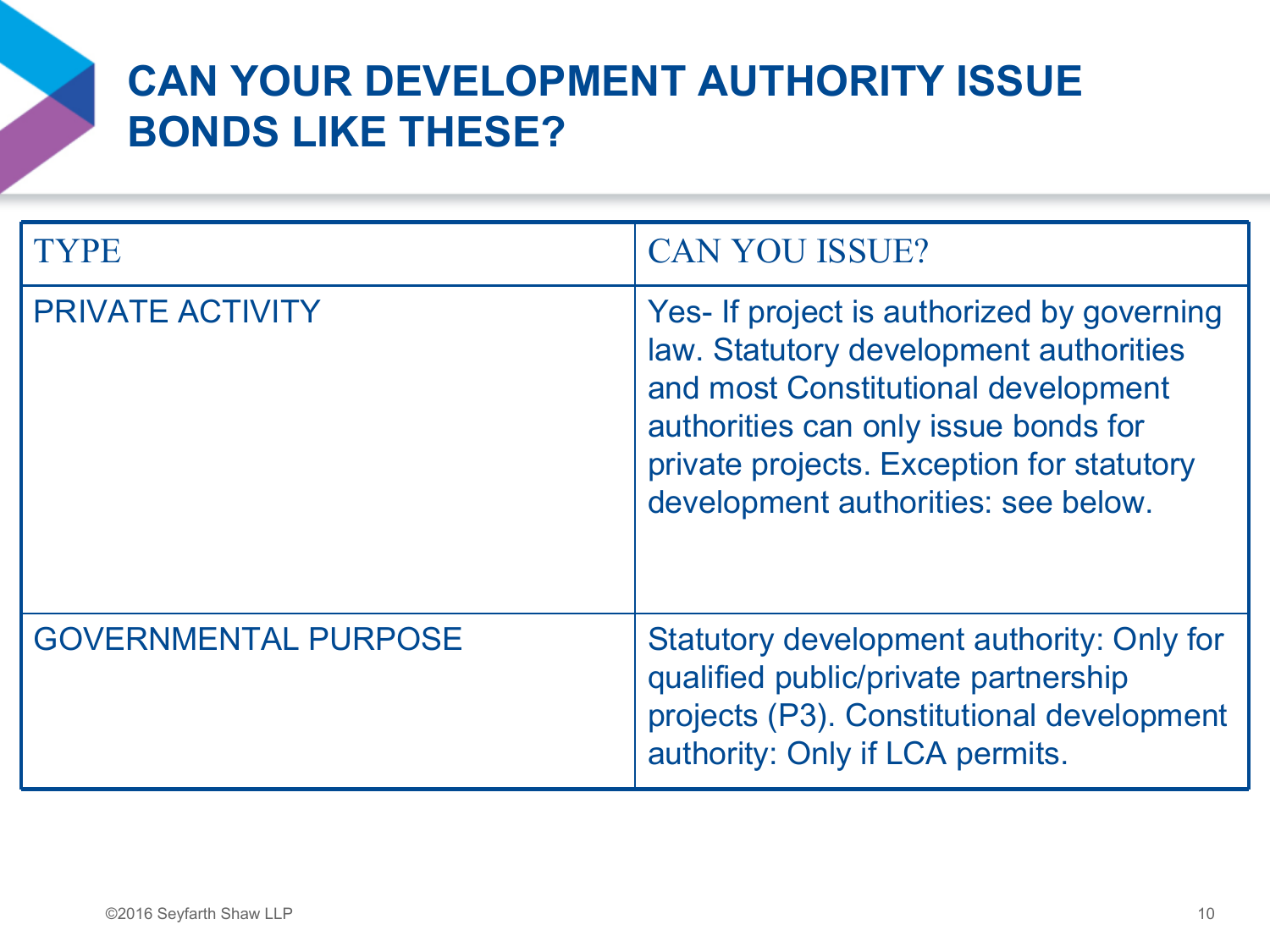| <b>TYPE</b>                                  | <b>CAN YOU ISSUE?</b>                                                                                                                                                                                                                                                                                      |
|----------------------------------------------|------------------------------------------------------------------------------------------------------------------------------------------------------------------------------------------------------------------------------------------------------------------------------------------------------------|
| <b>WITHOUT LOCAL GOVERNMENT</b><br>APPROVAL? | No- if bonds are to be tax-exempt. In<br>order for private activity bonds to be tax-<br>exempt, they have to be approved by<br>the local government (TEFRA approval).                                                                                                                                      |
| <b>WITHOUT LOCAL GOVERNMENT</b><br>APPROVAL? | Yes-Taxable bonds can always be<br>issued by a development authority.<br><b>Exception: With a Constitutional</b><br>development authority, some LCAs<br>require local government approval.<br><b>Exception: If PILOT Restriction Act</b><br>applies, approval of affected taxing<br>jurisdiction required. |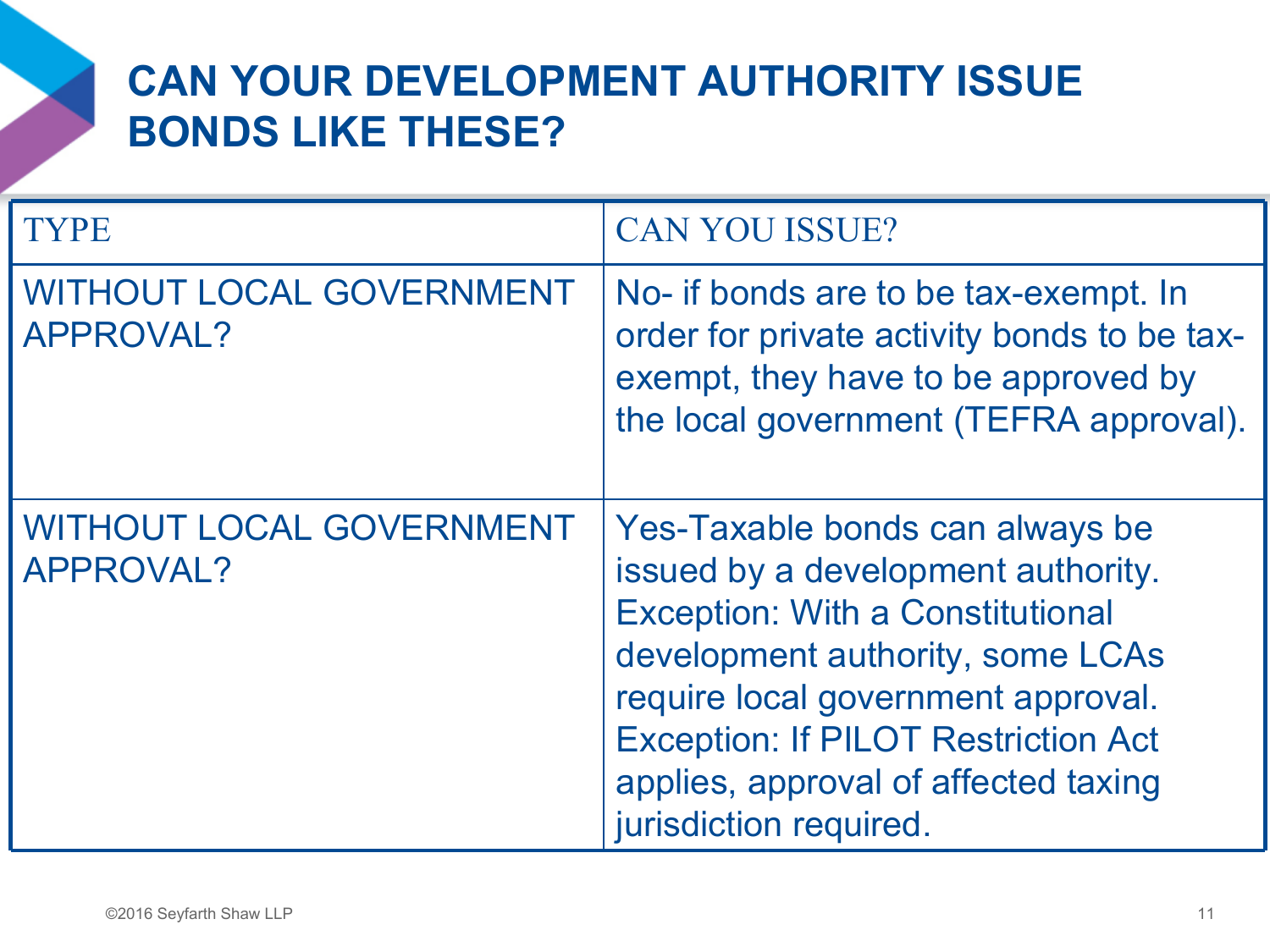| YPE.                | <b>CAN YOU ISSUE?</b>                                                                                                                                                                                                                                                                                      |
|---------------------|------------------------------------------------------------------------------------------------------------------------------------------------------------------------------------------------------------------------------------------------------------------------------------------------------------|
| <b>PILOT BONDS?</b> | Yes. PILOT = "Payments In Lieu of<br>Taxes." PILOTs are revenue that can<br>be monetized through a development<br>authority's revenue bonds. If PILOT<br><b>Restriction Act applies, approval by</b><br>taxing jurisdictions required. But normal<br>bonds for title are not PILOT bonds in<br>this sense. |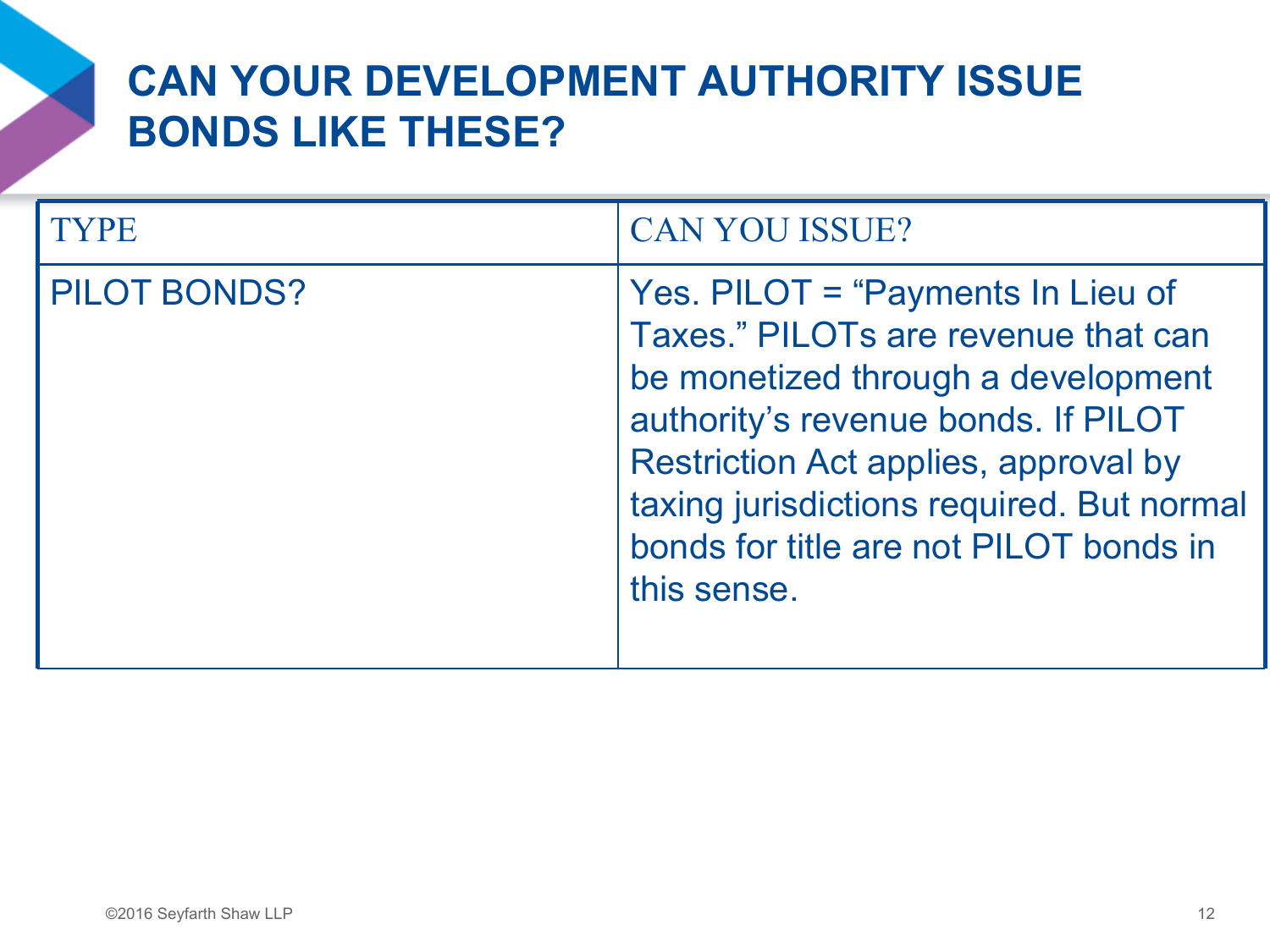**THE BOND PROCESS Who Does What, When? How? And for How Much?**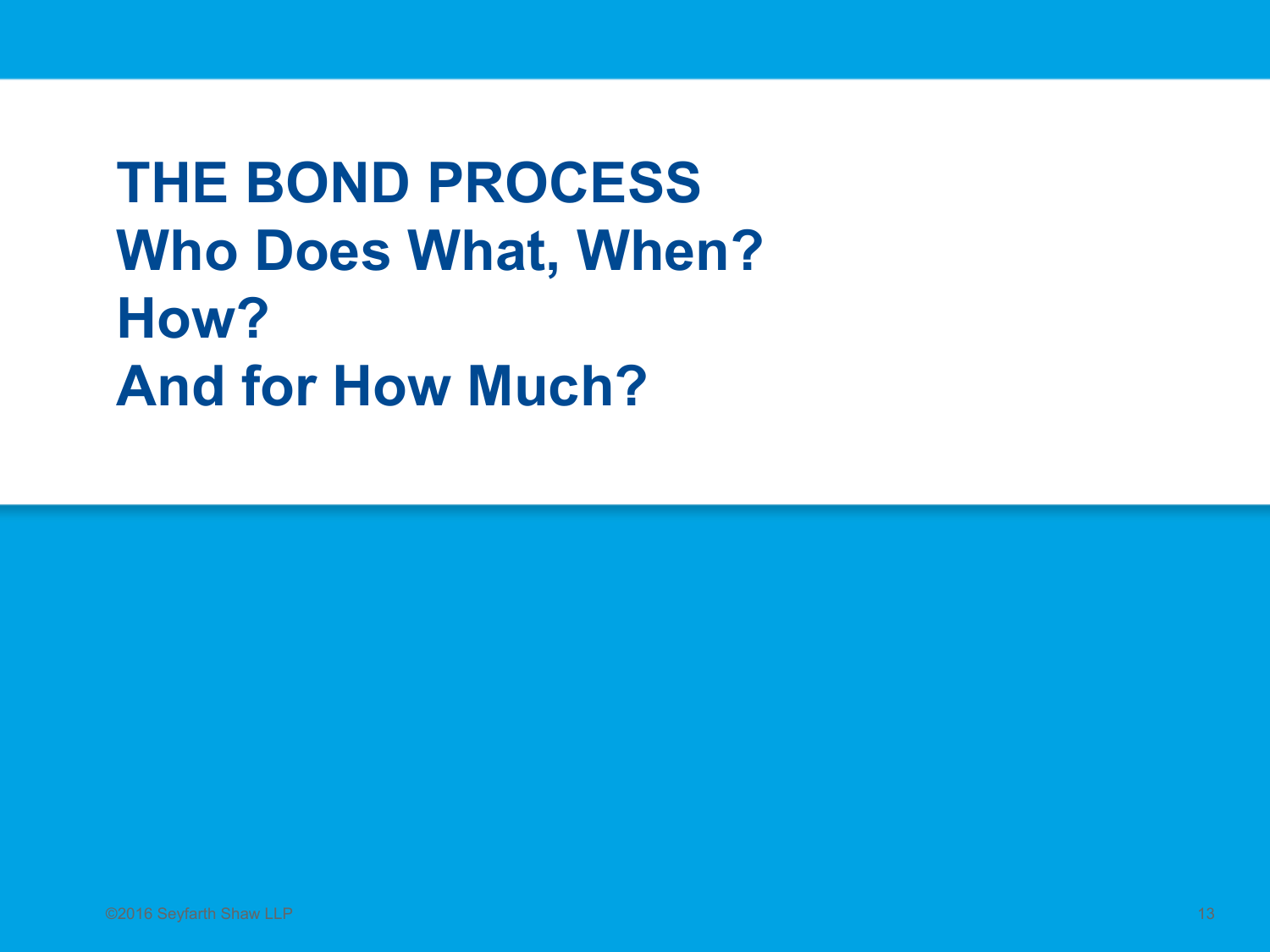### **HOW LONG AND WHO**

- Bonds for title
	- 4-6 weeks
	- Company, Development Authority, and their counsel
- Bonds funded in a private placement
	- 6-8 weeks
	- Company, Development Authority, Bank and their counsel
- Bonds funded in a public offering
	- 60-90 days
	- Participants…..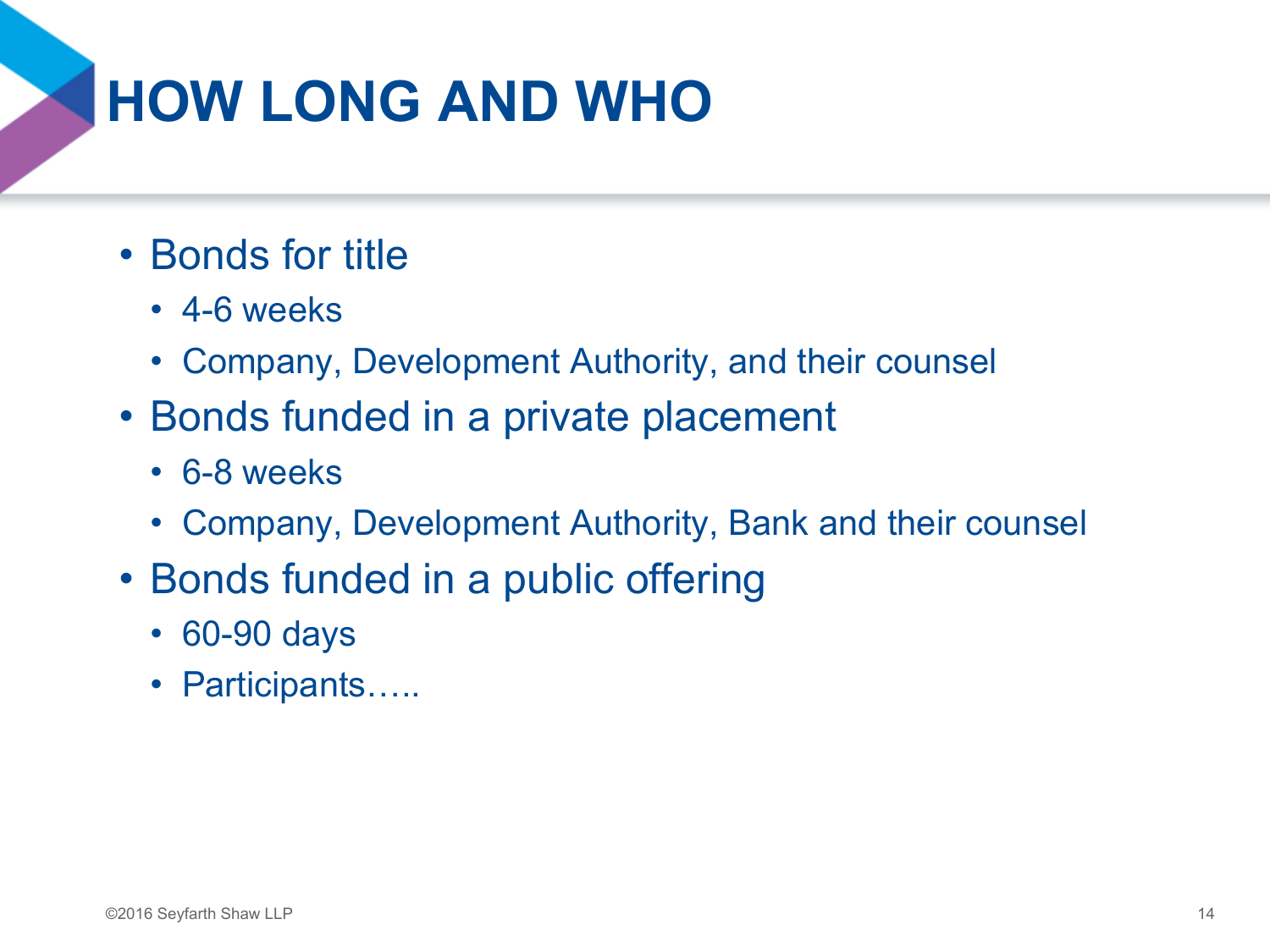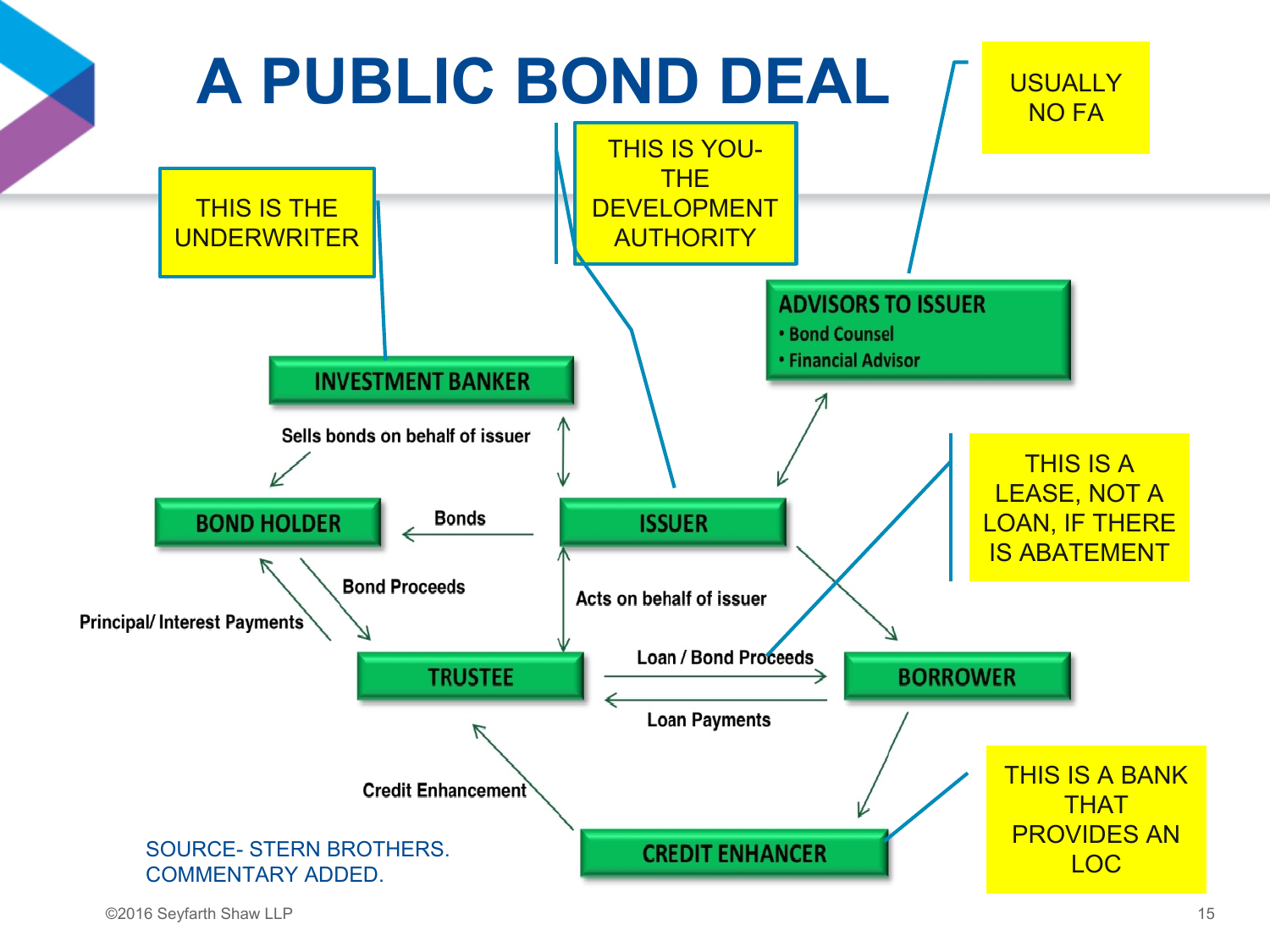#### **STEPS- Typical Schedule for an Issue of Bonds for Title**

#### **PROPOSED SCHEDULE**

Development Authority of County Taxable Revenue Bonds Project), Series 2015 7

|                                                                |                                                       | <b>June 2015</b> |  |                    | <b>July 2015</b>  |  |  |  | August 2015 |  |                       |  |  |  |  |  |
|----------------------------------------------------------------|-------------------------------------------------------|------------------|--|--------------------|-------------------|--|--|--|-------------|--|-----------------------|--|--|--|--|--|
|                                                                | SMTWTFS                                               |                  |  |                    | SMTWTFS SMTWTFS   |  |  |  |             |  |                       |  |  |  |  |  |
|                                                                |                                                       |                  |  | $1\ 2\ 3\ 4\ 5\ 6$ |                   |  |  |  |             |  | 1 2 3 4 2 3 4 5 6 7 8 |  |  |  |  |  |
|                                                                | 7 8 9 10 11 12 13 5 6 7 8 9 10 11 9 10 11 12 13 14 15 |                  |  |                    |                   |  |  |  |             |  |                       |  |  |  |  |  |
| 14 15 16 17 18 19 20 12 13 14 15 16 17 18 16 17 18 19 20 21 22 |                                                       |                  |  |                    |                   |  |  |  |             |  |                       |  |  |  |  |  |
| 21 22 23 24 25 26 27 19 20 21 22 23 24 25 23 24 25 26 27 28 29 |                                                       |                  |  |                    |                   |  |  |  |             |  |                       |  |  |  |  |  |
| 28 29 30                                                       |                                                       |                  |  |                    | 26 27 28 29 20 31 |  |  |  |             |  | 30 31                 |  |  |  |  |  |

| Date        | Event                                                                                                                                                                                                                                                  | <b>Responsible Parties</b> |
|-------------|--------------------------------------------------------------------------------------------------------------------------------------------------------------------------------------------------------------------------------------------------------|----------------------------|
| Week of 6/7 | Application for Bond Financing Submitted to Issuer                                                                                                                                                                                                     | Company                    |
|             | <b>Week of 6/21 ON 6/23</b> – Issuer approves Inducement resolution                                                                                                                                                                                    | Issuer                     |
|             | Week of 7/5 JON 7/10 – Drafts of Bond Resolution, attachments and Validation Documents<br><b>DISTRIBUTED</b>                                                                                                                                           | Bond Counsel               |
|             | Week of 7/12 BY 7/16 – Comments provided to Bond Counsel on drafts of Bond Resolution,<br>ATTACHMENTS AND VALIDATION DOCUMENTS                                                                                                                         | All                        |
|             | Week of 7/19 ON 7/20 – Second Drafts of Bond Resolution, attachments and Validation Documents   Bond Counsel<br>distributed<br>BY 7/23 - FINAL COMMENTS PROVIDED TO BOND COUNSEL ON DRAFTS OF BOND RESOLUTION,<br>ATTACHMENTS AND VALIDATION DOCUMENTS | A11                        |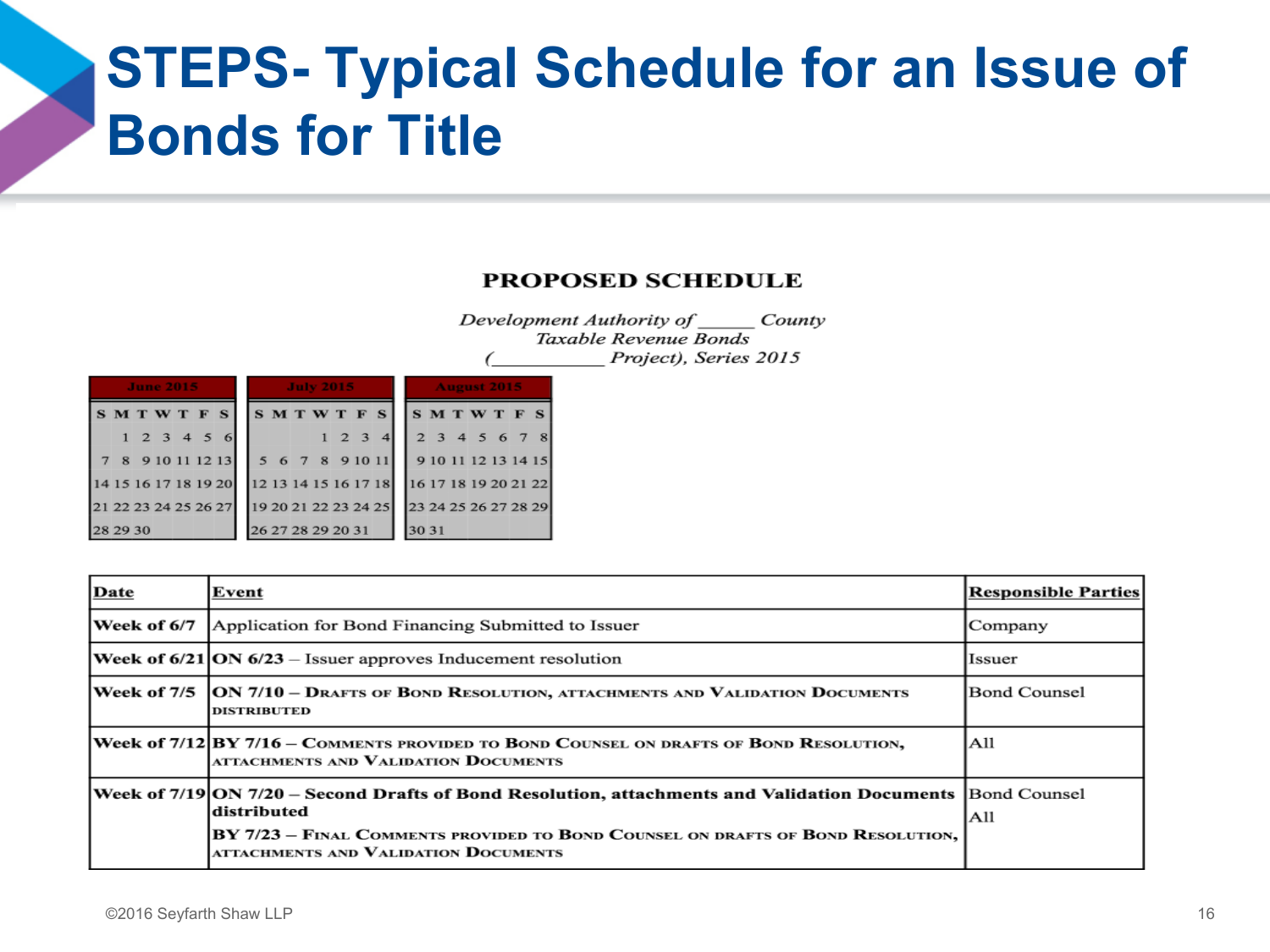#### **Typical Schedule for an Issue of Bonds for Title**

|             | <b>Week of <math>7/26</math> BY 7/29</b> – Final drafts of Bond Resolution, attachments and Validation Documents<br>distributed<br><b>ON 7/28</b> – Issuer adopts Bond Resolution; Validation commenced; Judge signs order;<br>Validation notice delivered to newspaper | <b>Bond Counsel</b><br><b>Issuer</b>                  |
|-------------|-------------------------------------------------------------------------------------------------------------------------------------------------------------------------------------------------------------------------------------------------------------------------|-------------------------------------------------------|
| Week of 8/2 | First validation notice published<br>VERIFICATION OF COMPANY'S ANSWER SENT TO COMPANY FOR EXECUTION                                                                                                                                                                     | Newspaper<br><b>Bond Counsel</b>                      |
| Week of 8/9 | Second validation notice published<br>Company's Answer provided to Issuer's Counsel<br>First drafts of Closing Documents distributed                                                                                                                                    | Newspaper<br>Company's Counsel<br><b>Bond Counsel</b> |
|             | <b>Week of 8/16 ON 8/ @ :00 .m.</b> – Validation Hearing [Date and Time to be set once Validation<br>Petition is filed]<br>Parties and counsel provide comments to Bond Counsel on Closing Documents                                                                    | Issuer's Counsel<br>All                               |
|             | Week of 8/23 Basic documents and closing documents sent out for execution (Bond)                                                                                                                                                                                        | <b>Bond Counsel</b>                                   |
|             | Week of 8/30 Preclosing and closing                                                                                                                                                                                                                                     | All                                                   |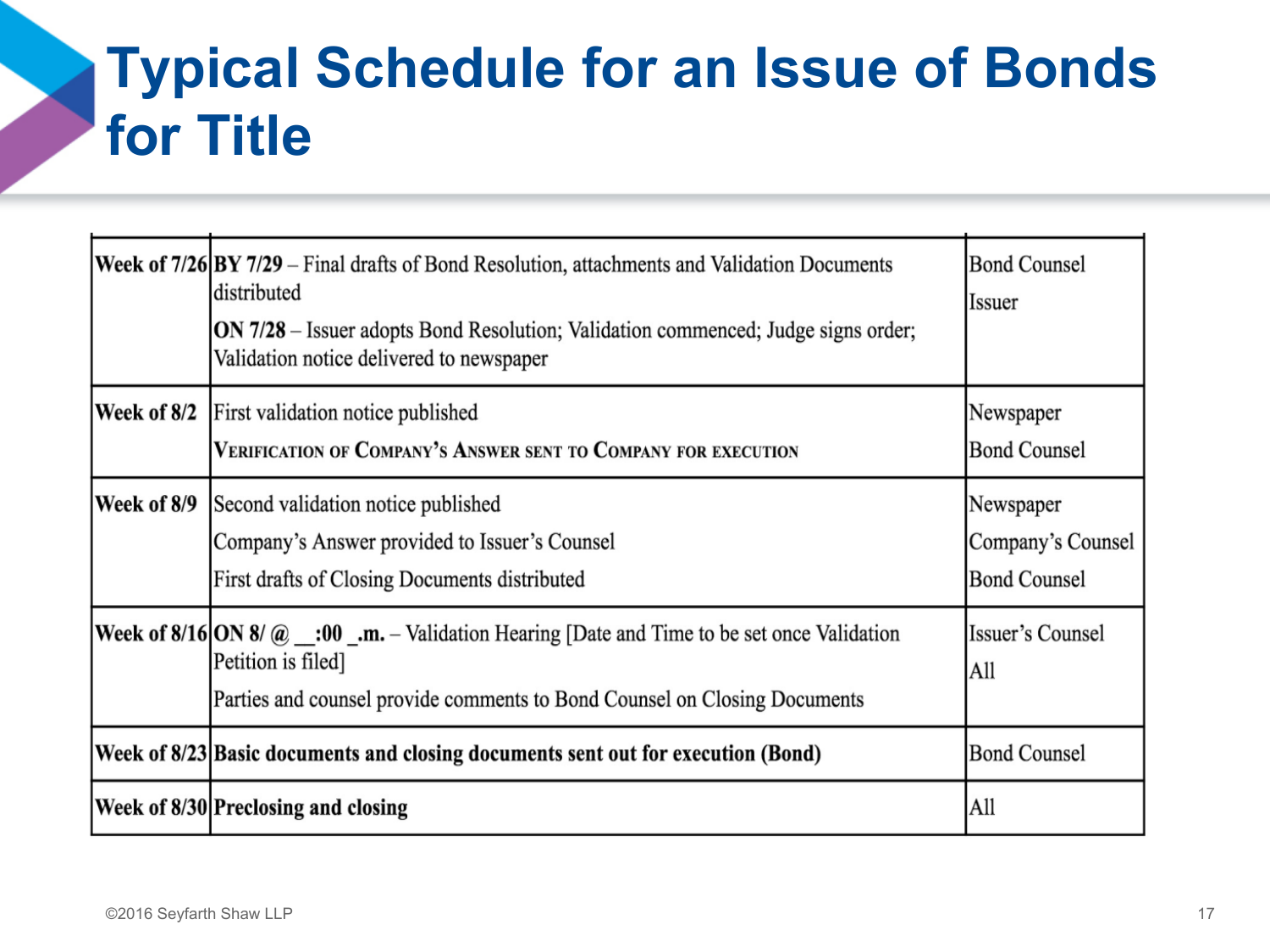### **HOW MUCH DOES IT COST?**

- THE COST OF ISSUANCE IS NEGOTIABLE
	- EXCEPTION- SOME FEDERAL TAX RULES. SEE BELOW.
- THE PROSPECT SHOULD ASK FOR A COST OF ISSUANCE BUDGET IN ADVANCE.
- THE PROSPECT SHOULD EVALUATE COSTS RELATIVE TO AMOUNT RAISED OR PROPERTY TAXES SAVED- OR BOTH, IF BONDS ARE FUNDED AND PROPERTY TAX INCENTIVES PROVIDED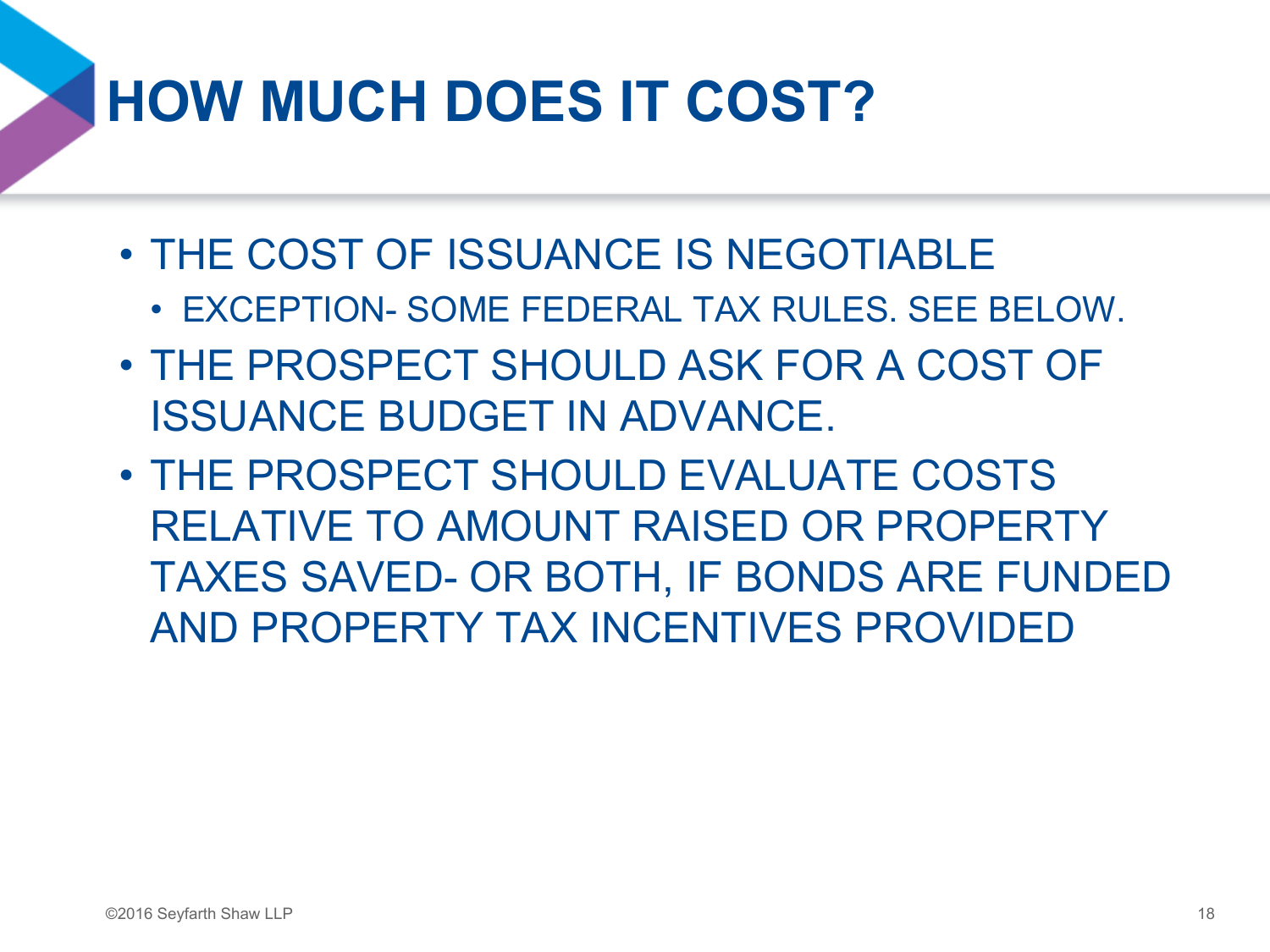### **SOME GUIDELINES FOR FUNDED BONDS**

- "[T]he minimum issue size is a function of market conditions. Generally, the break-even point, below which conventional forms of financing may prove to be less expensive overall, is considered to be \$1,000,000. This is primarily a result of the fact that the issuance costs associated with this type of financing do not decrease proportionately as the size of the financing decreases." Pasco Economic Development Council (FL)
- "Typically, smaller issues (less than \$3 million) are privately placed directly with a single financial institution, while larger issues may be sold through private placement or at public sale with the services of an underwriter." Lee County, FL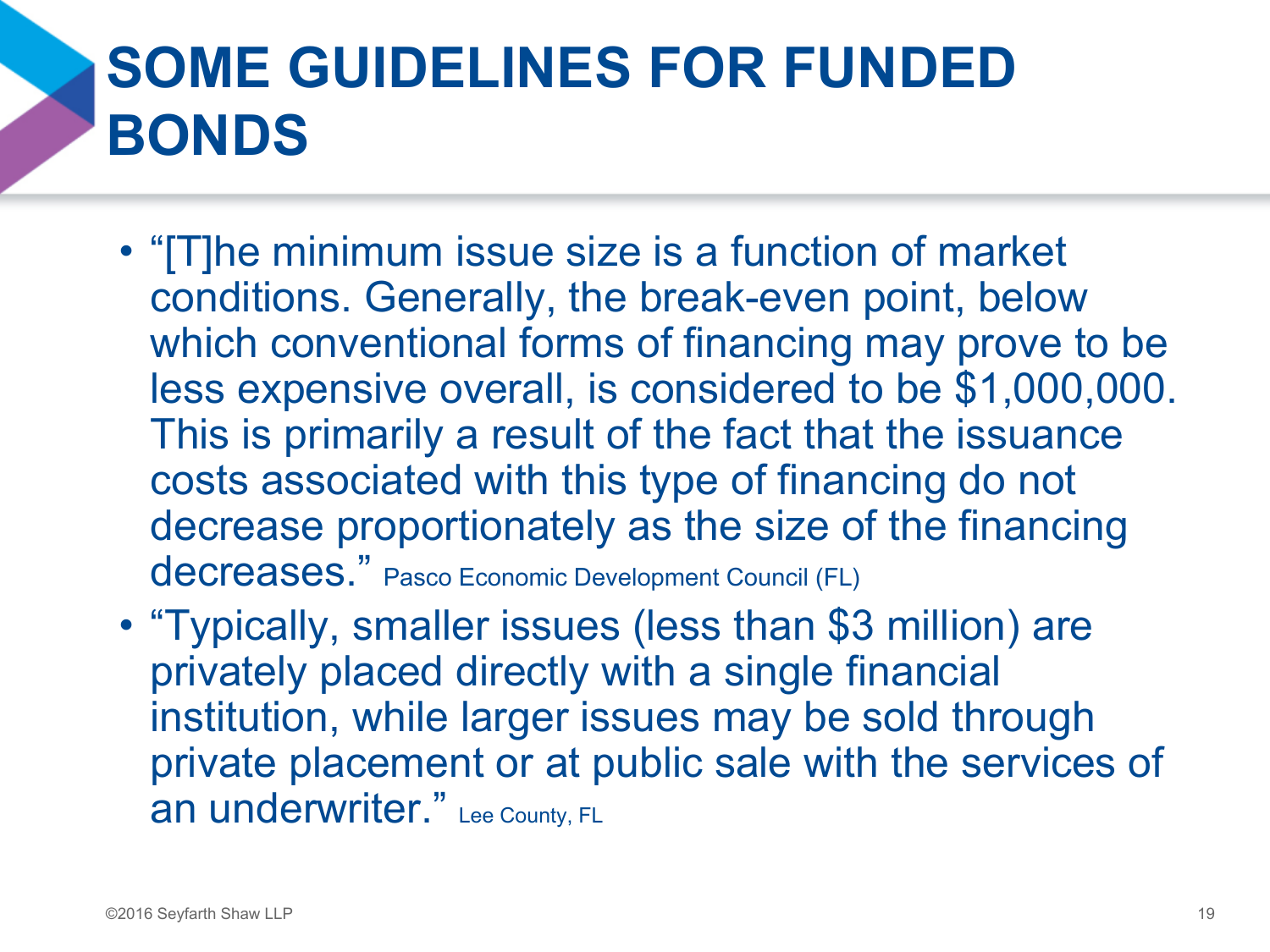### **SOME FEDERAL TAX RULES**

#### IF THE BONDS ARE TAX-EXEMPT

- UP TO 2% OF THE PROCEEDS CAN BE SPENT FOR ISSUANCE COSTS (THIS 2% IS A PART OF THE 5% ALLOWABLE "BAD MONEY")
- GENERALLY SPEAKING TAX-EXEMPT BONDS CAN'T HAVE A YIELD THAT'S MORE THAN 1/8 OF 1% ABOVE THE INTEREST RATE.
	- "YIELD" INCLUDES ANY PROFIT TO THE DEVELOPMENT AUTHORITY. SO, GENERALLY SPEAKING, WITH TAX-EXEMPT BONDS, ITS FINANCING FEE COULD NOT BE MORE THAN 1/8 OF 1% OF THE PRINCIPAL AMOUNT.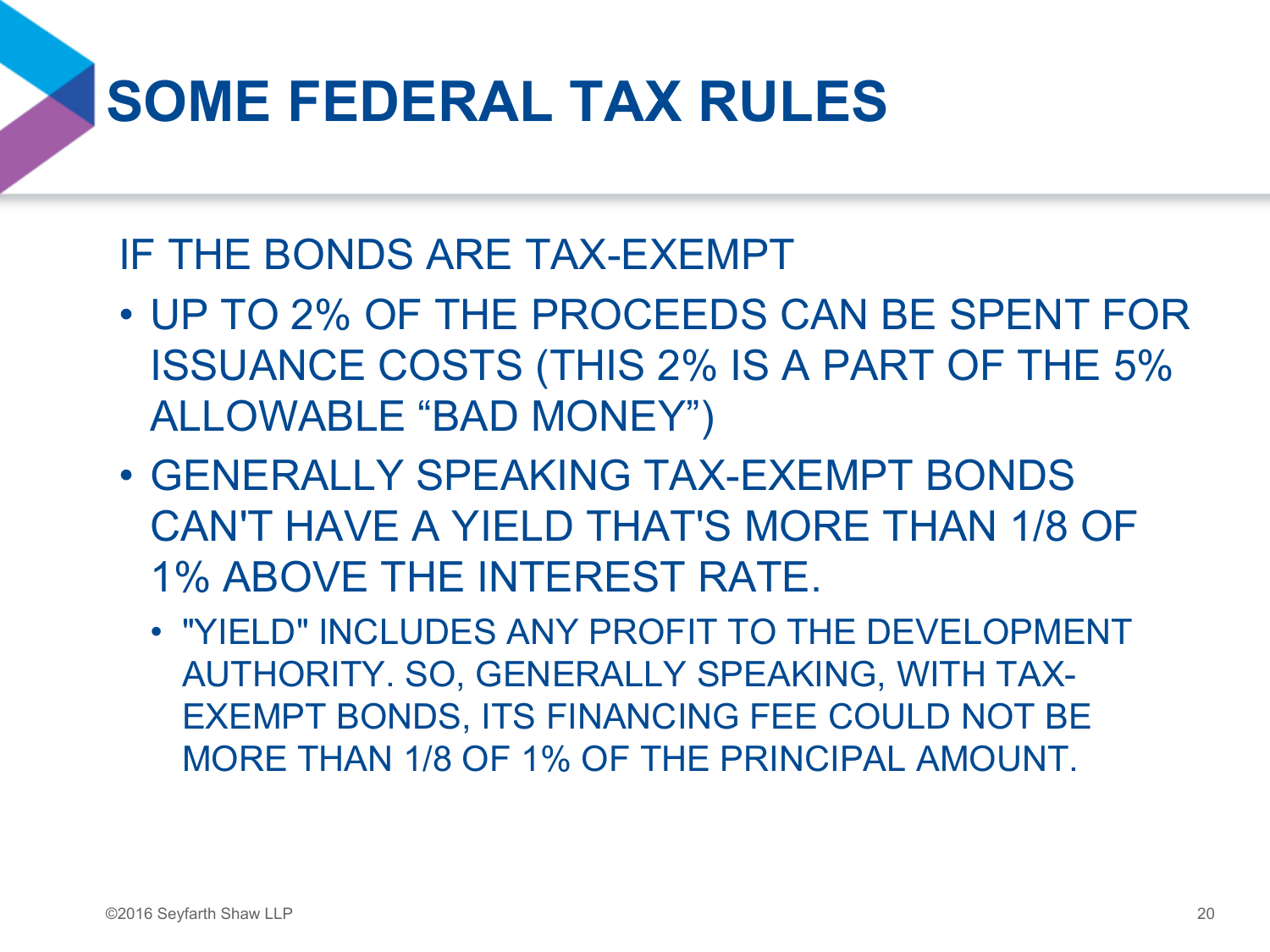## **DEVELOPMENT AUTHORITY FINANCING FEE**

- TODAY, A ONE-TIME PAYMENT AT CLOSING EQUAL TO 1/8 OF 1% OF THE MAXIMUM BOND AMOUNT IS NORMAL AS A DEVELOPMENT AUTHORITY FINANCING FEE.
	- WITH TAX-EXEMPT BONDS, YIELD IS CALCULATED ON A PRESENT VALUE BASIS, SO THE ACTUAL PERCENTAGES COULD BE DIFFERENT WHEN AN ANNUAL FEE IS CHARGED.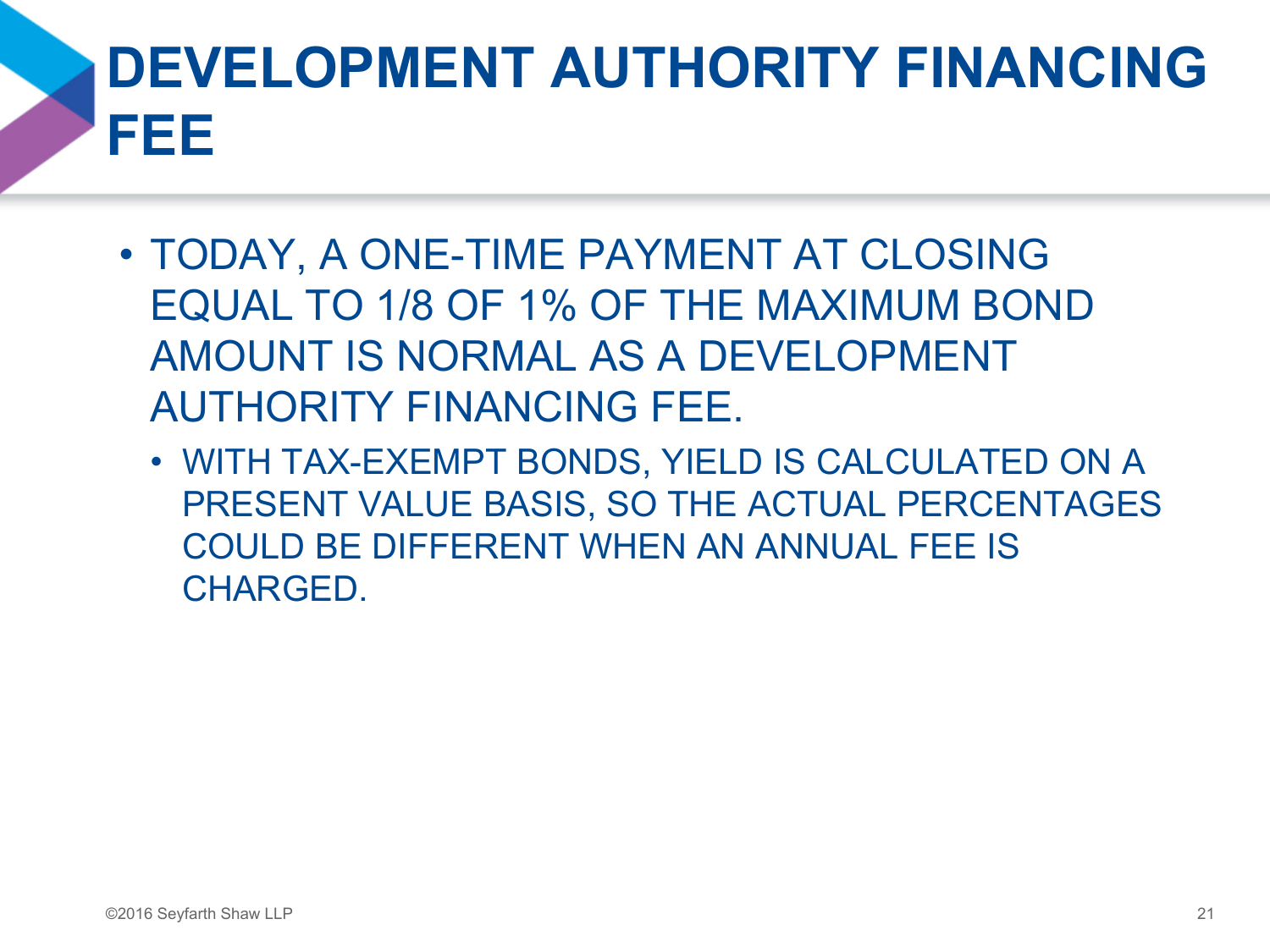## **DEVELOPMENT AUTHORITY FINANCING FEE**

- THE "1/8 OF 1%" RULE DOESN'T APPLY WITH TAXABLE BONDS, LIKE BONDS FOR TITLE THAT ARE USED FOR PROPERTY TAX SAVINGS.
	- THEN THE DEVELOPMENT AUTHORITY CAN CHARGE WHATEVER FEE THE COMPANY WILL AGREE TO.
	- SOME DEVELOPMENT AUTHORITIES HAVE, OR ARE CONSIDERING CHARGING, AN ANNUAL FEE.
		- WAS COMMON MANY YEARS AGO.
		- NOT COMMON NOW, BUT TRENDING.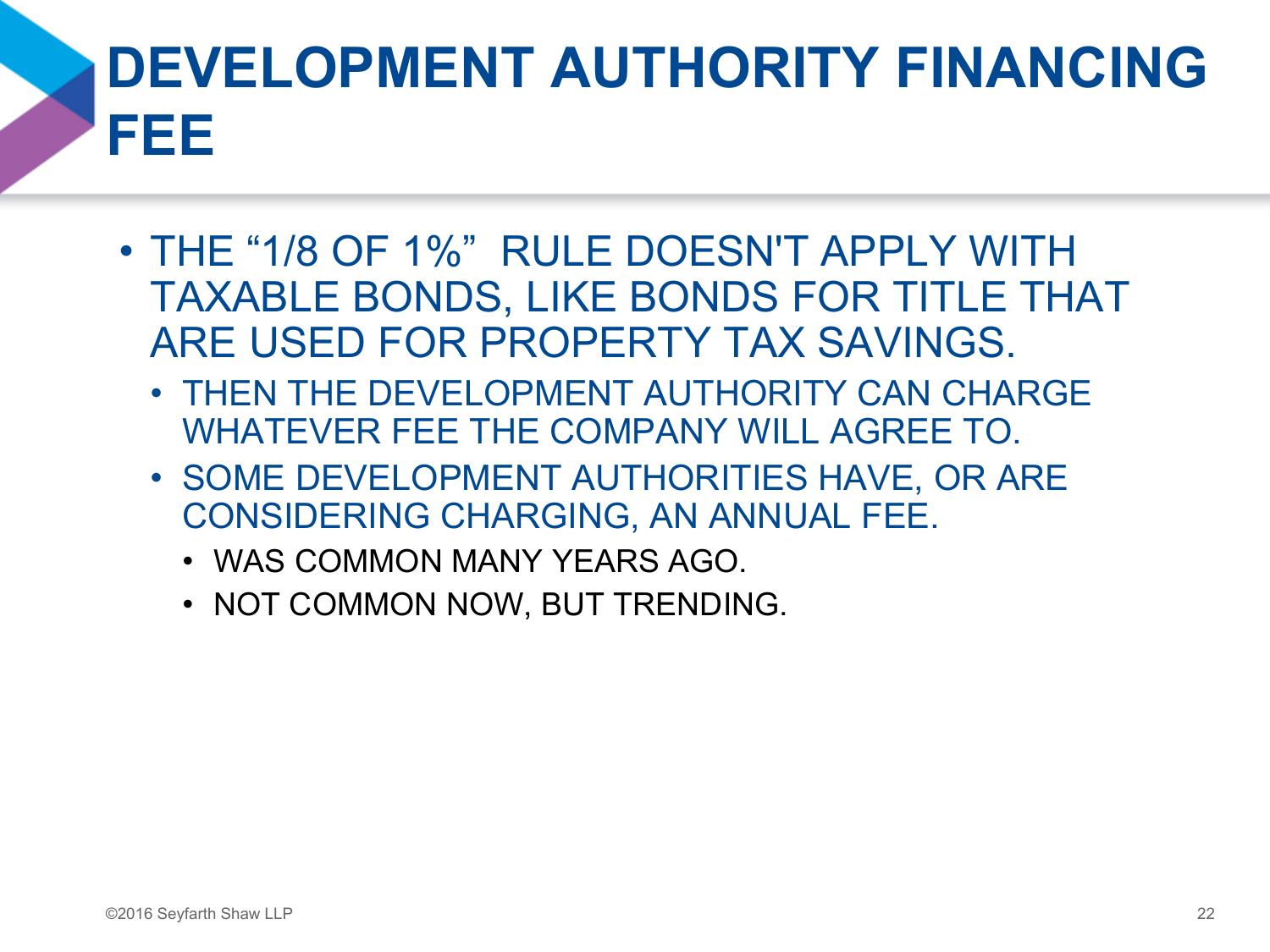#### **WHAT OTHER CAPITAL DOES A PROJECT NEED BESIDES BONDS? AND WHY?**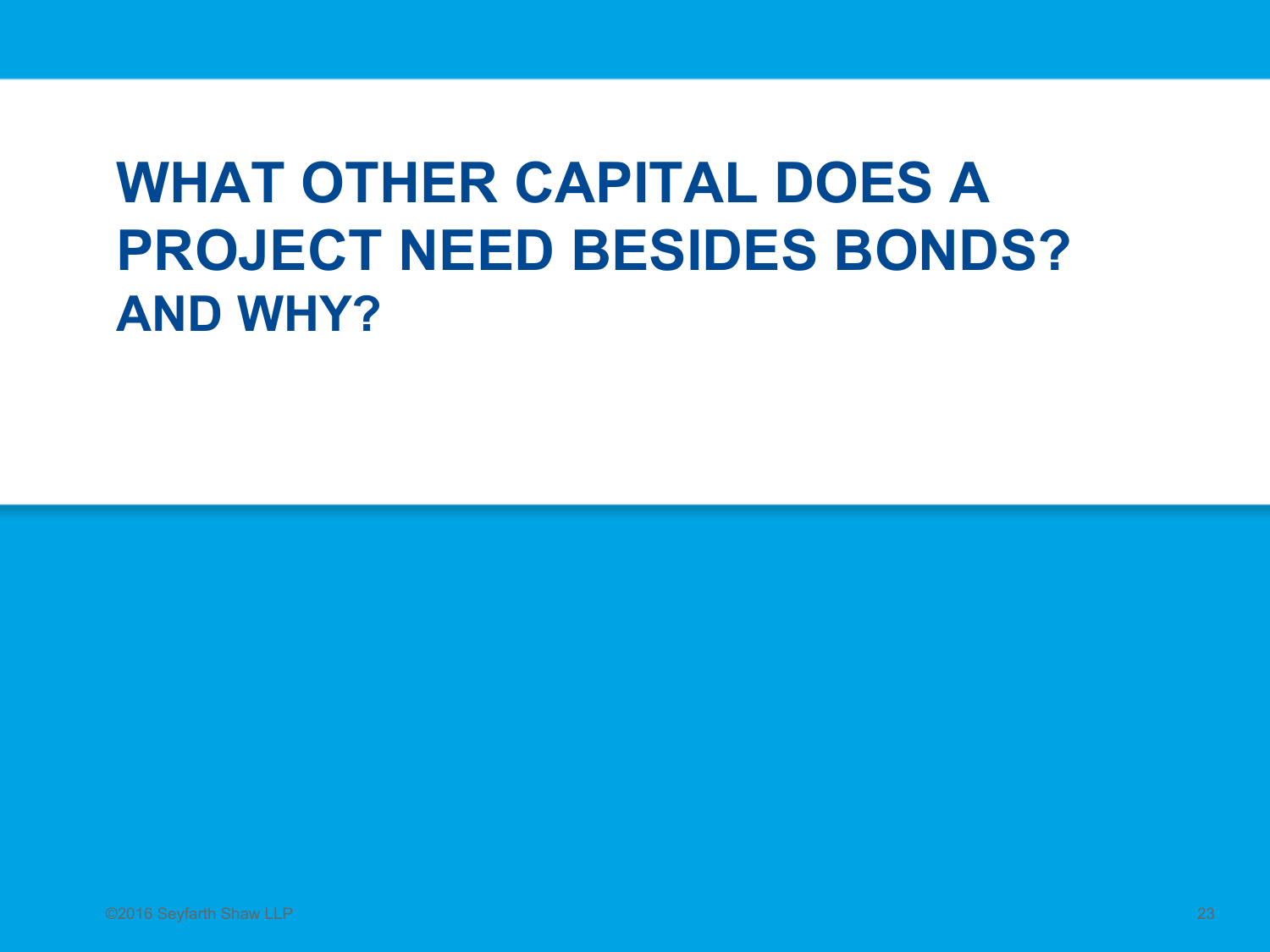### **IF A PROJECT'S ONLY DEBT IS BONDS, THE CAPITAL STACK LOOKS LIKE THIS**



#### ASSUMES MAXIMUM LTV/LTC OF 60%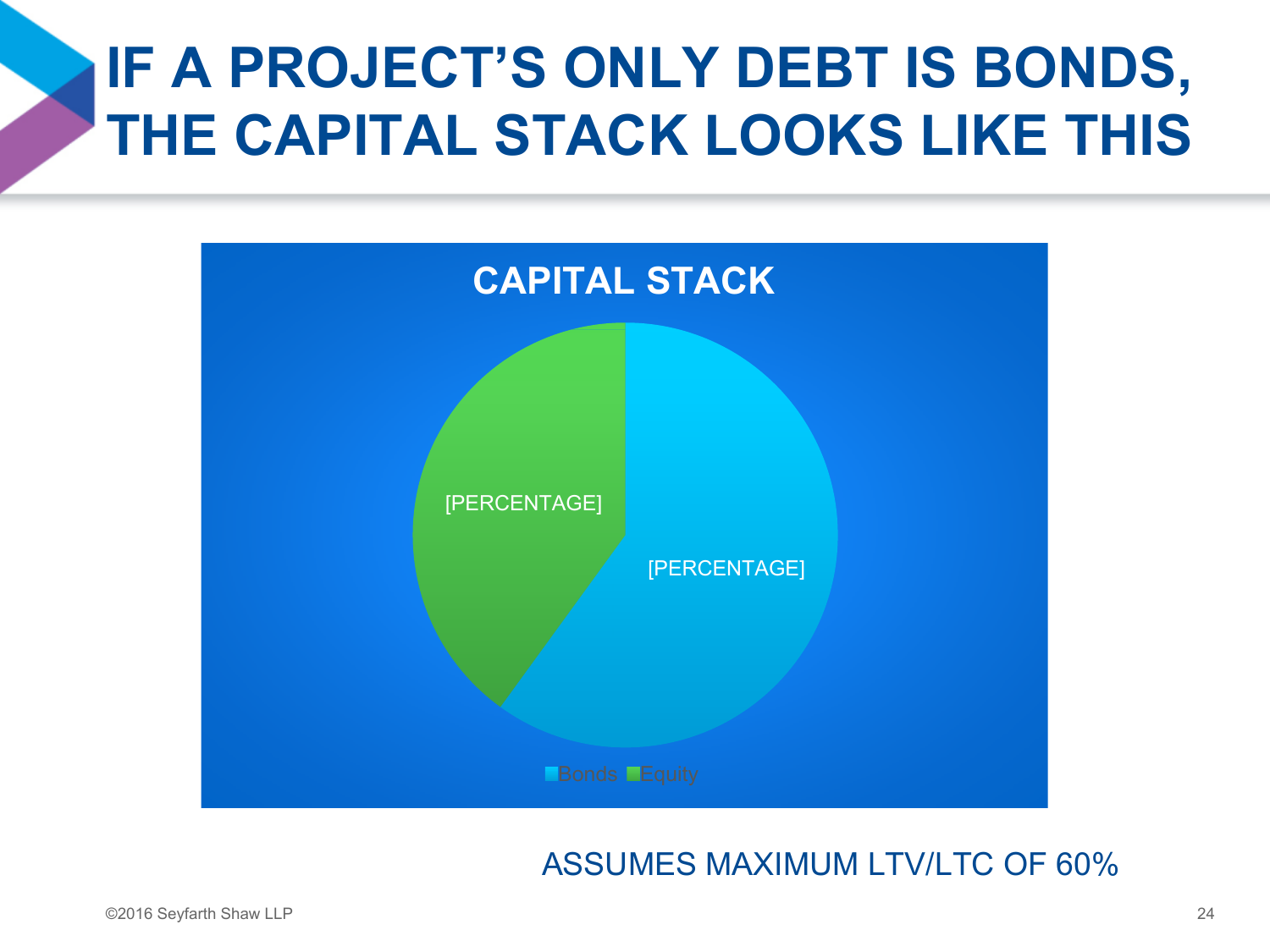#### **ISSUES**

- EQUITY IS HARD TO GET, AND IS EXPENSIVE
- THERE ARE OTHER, LESS EXPENSIVE SOURCES OF CAPITAL
- IF THE NEW CAPITAL IS JUNIOR, OR SUBORDINATED, TO THE BONDS, THEN THE BOND INVESTORS VIEW IT LIKE EQUITY
- THE BOND INVESTORS CAN STILL LOAN NO MORE THAN 60% OF THE CAPITAL STACK
- BUT THE PROSPECT CAN AVOID RAISING SO MUCH EQUITY
- HERE ARE SOME WAYS TO DO THAT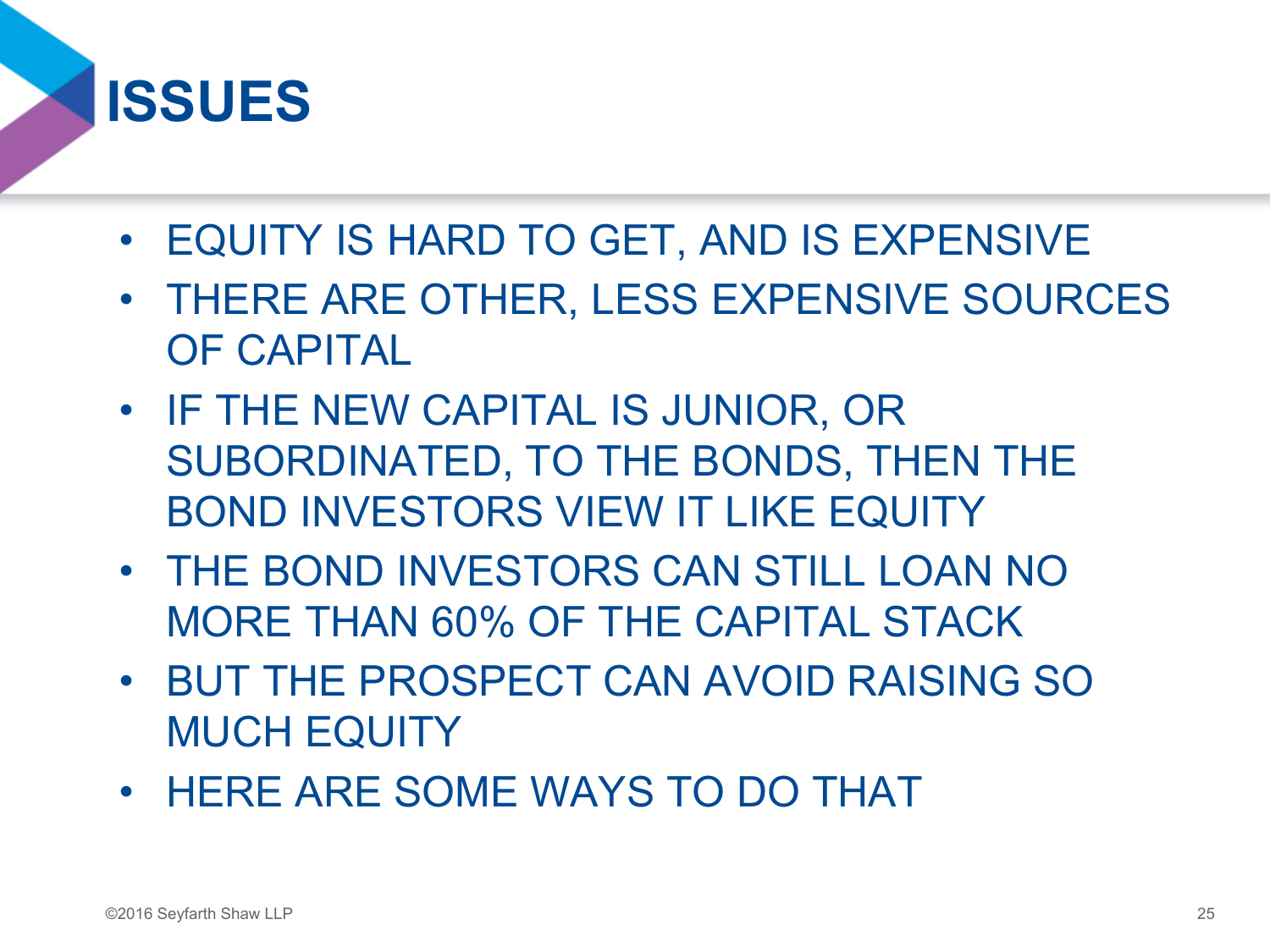#### **IF YOUR PROJECT IS IN A QUALIFIED CENSUS TRACT (QCT), GET EQUITY FROM NEW MARKETS TAX CREDITS (NMTC)**



NOTE- THERE ARE MANY OTHER REQUIREMENTS AND ISSUES THAN JUST QCT STATUS.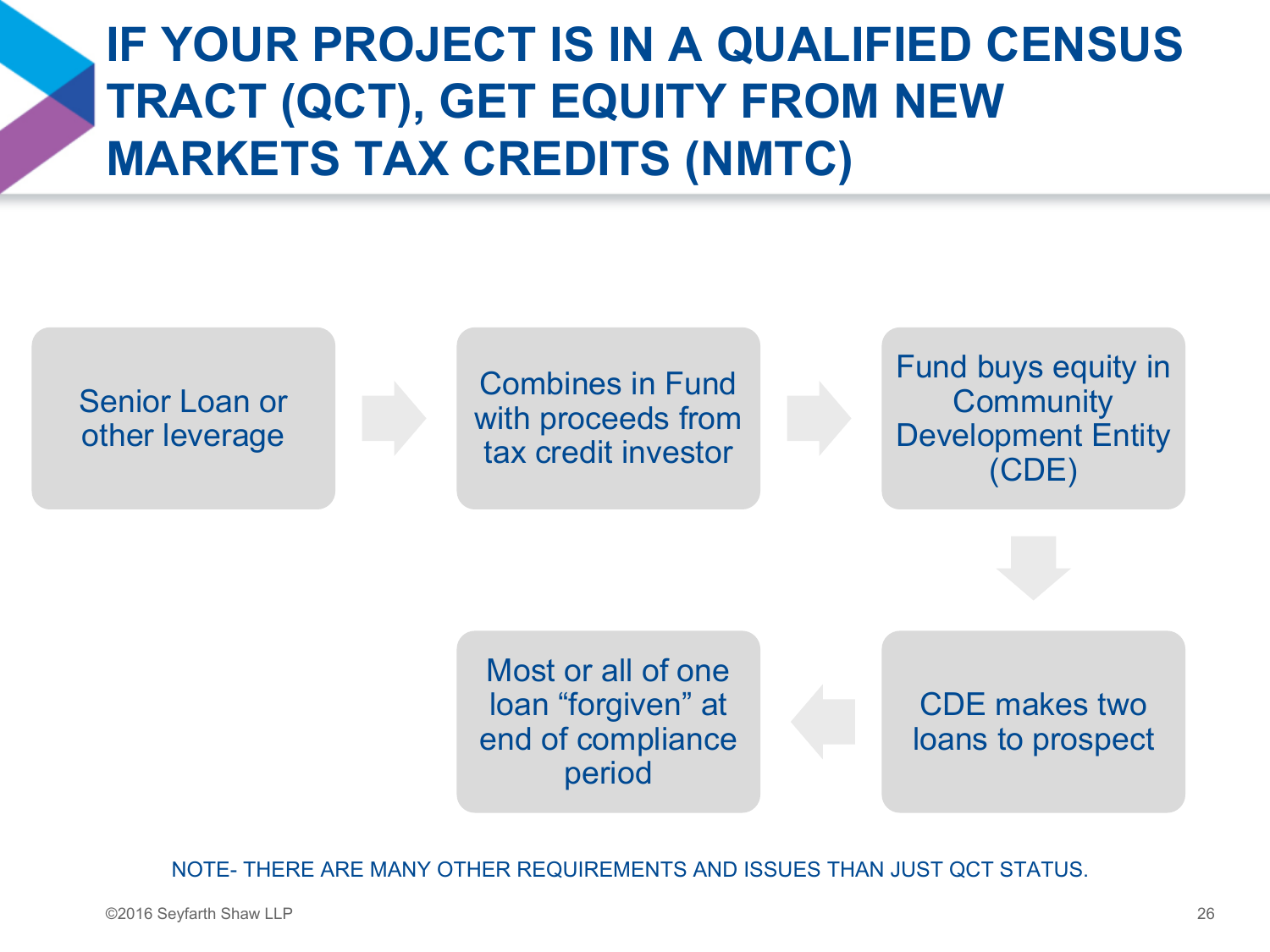#### IF YOUR PROJECT IS IN A TARGETED EMPLOYMENT AREA (TEA), GET JUNIOR DEBT FROM EB-5 IMMIGRANT INVESTORS



NOTE- THERE ARE MANY OTHER REQUIREMENTS AND ISSUES THAN JUST TEA STATUS.

©2016 Seyfarth Shaw LLP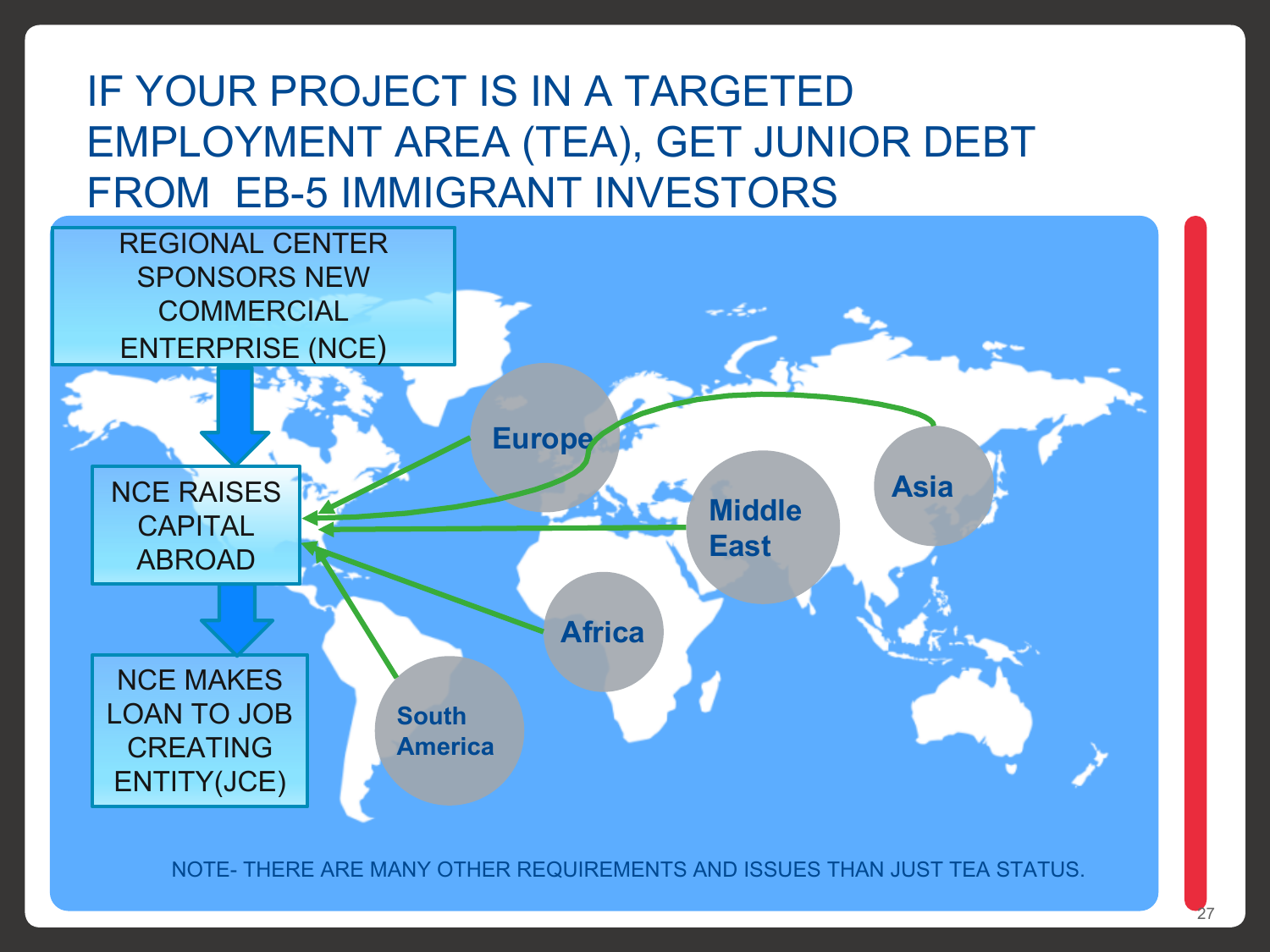

#### WE KNOW THAT CHANGES IN THE FINANCIAL MARKETS HAVE PULLED OPEN FINANCING GAPS (LAYERS) THAT HAVE TO BE FILLED

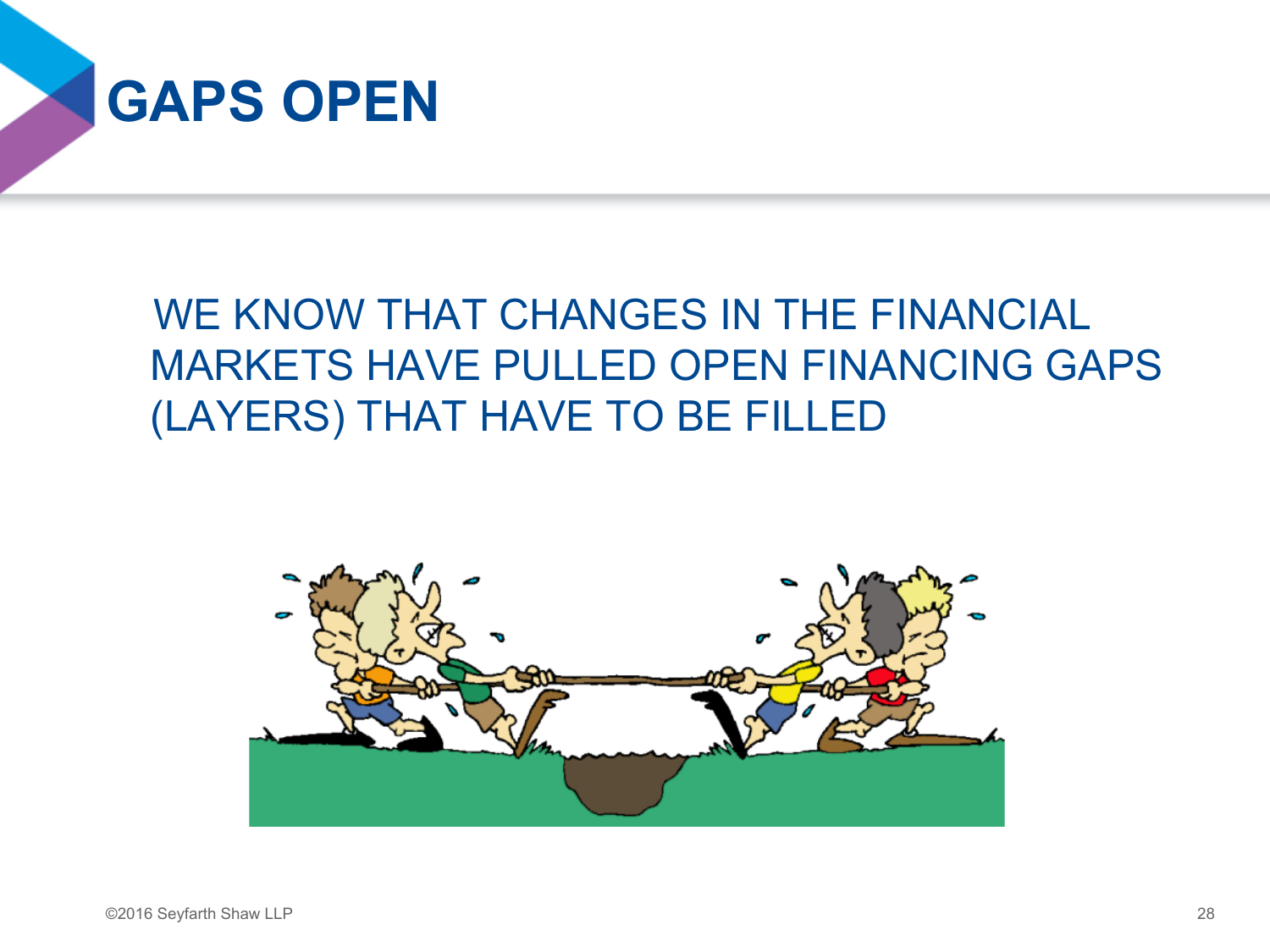### **NOW WE KNOW ABOUT SOME GAP-FILLERS**

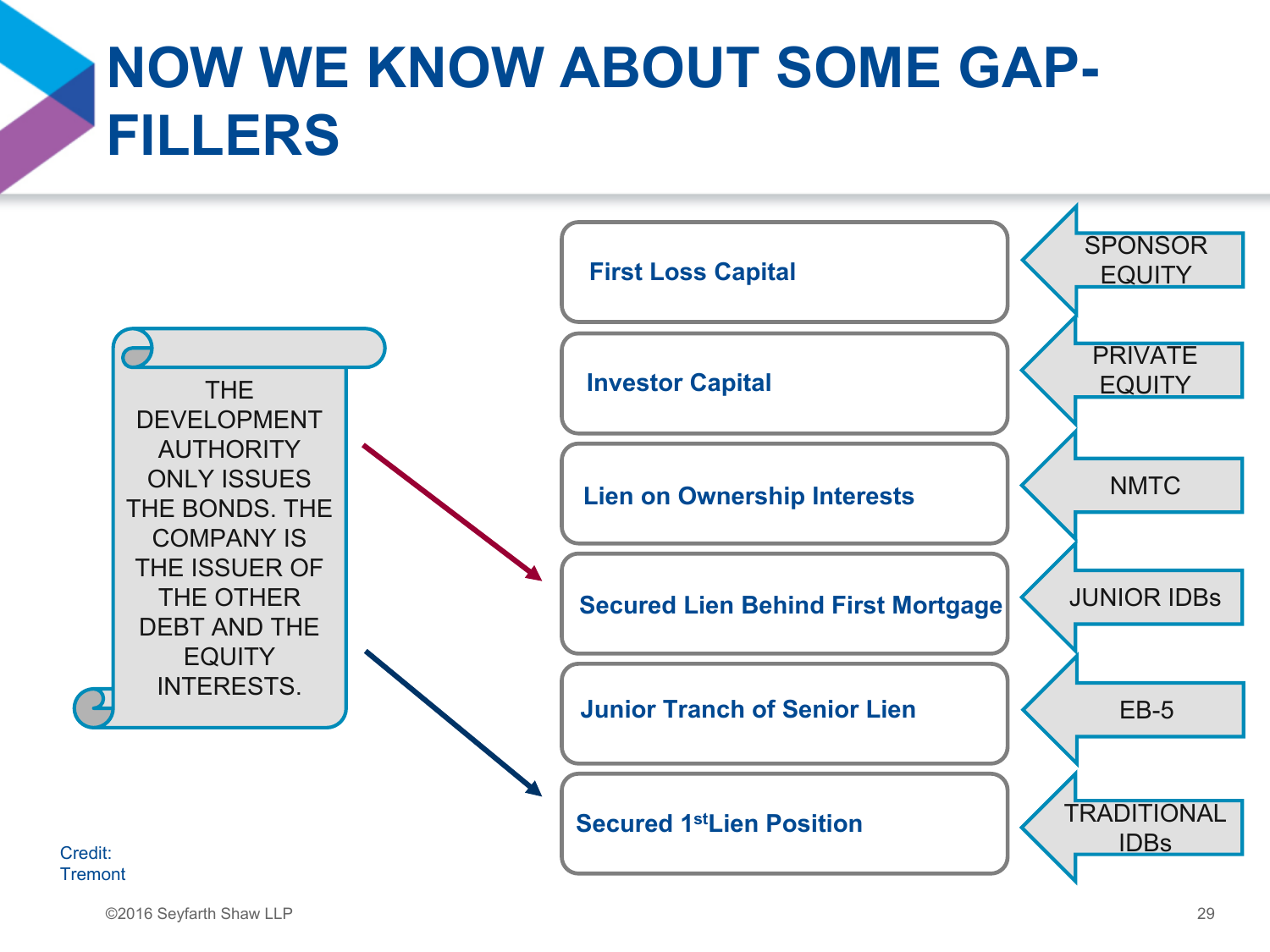#### **CONCLUSION**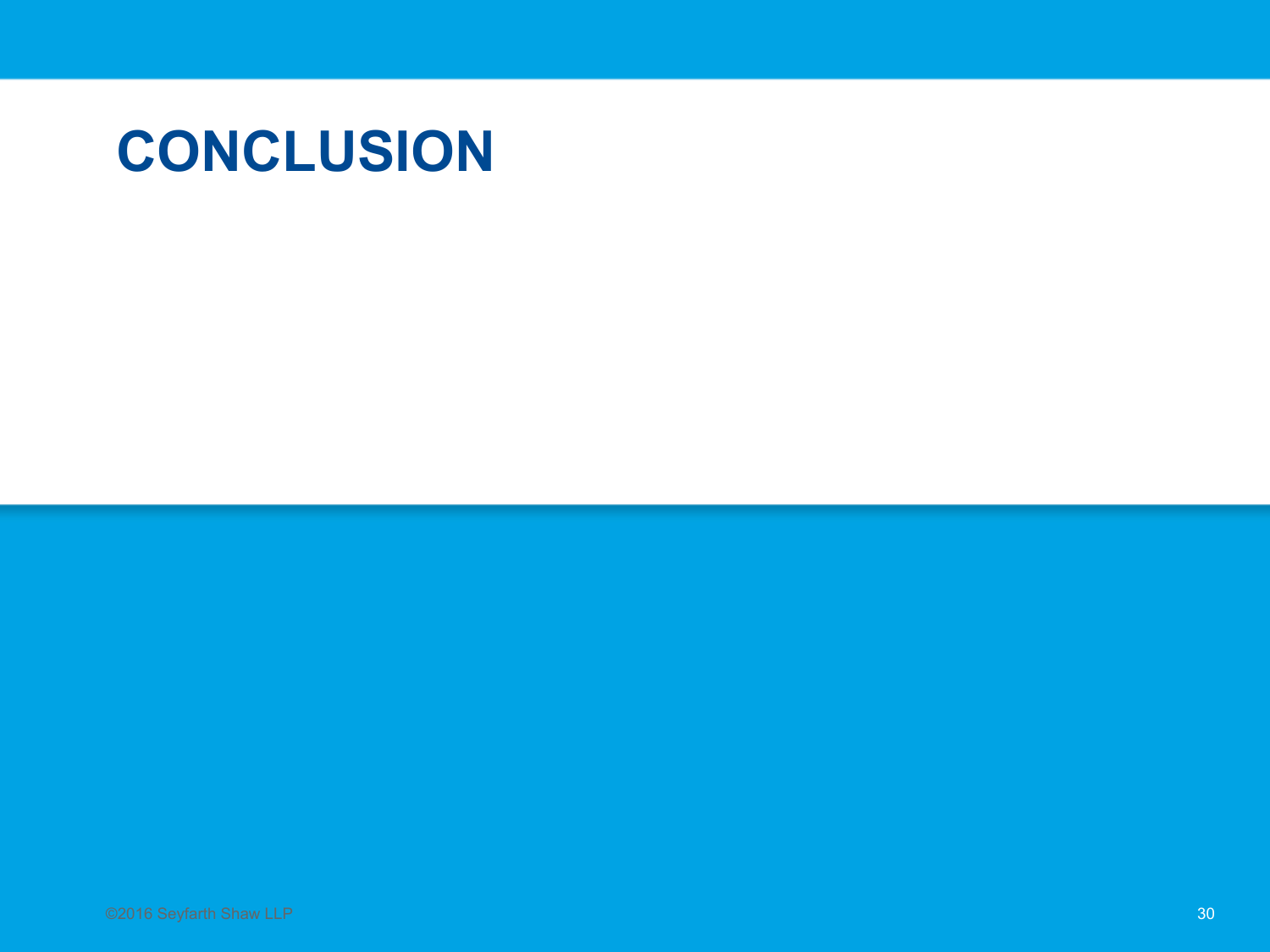## **YOU NEED TO KNOW**

- A PROJECT CAN'T HAPPEN UNLESS IT CAN BE FINANCED
- NOW YOU KNOW-
	- WHY THERE ARE FEWER TAX-EXEMPT BOND DEALS
	- WHAT OPPORTUNITIES TO ISSUE BONDS STILL EXIST
	- WHY A COMMUNITY HAS AN ADVANTAGE IF IT HAS A QCT OR A TEA AND ITS COMPETITOR DOES NOT
	- HOW TO HELP YOUR PROSPECT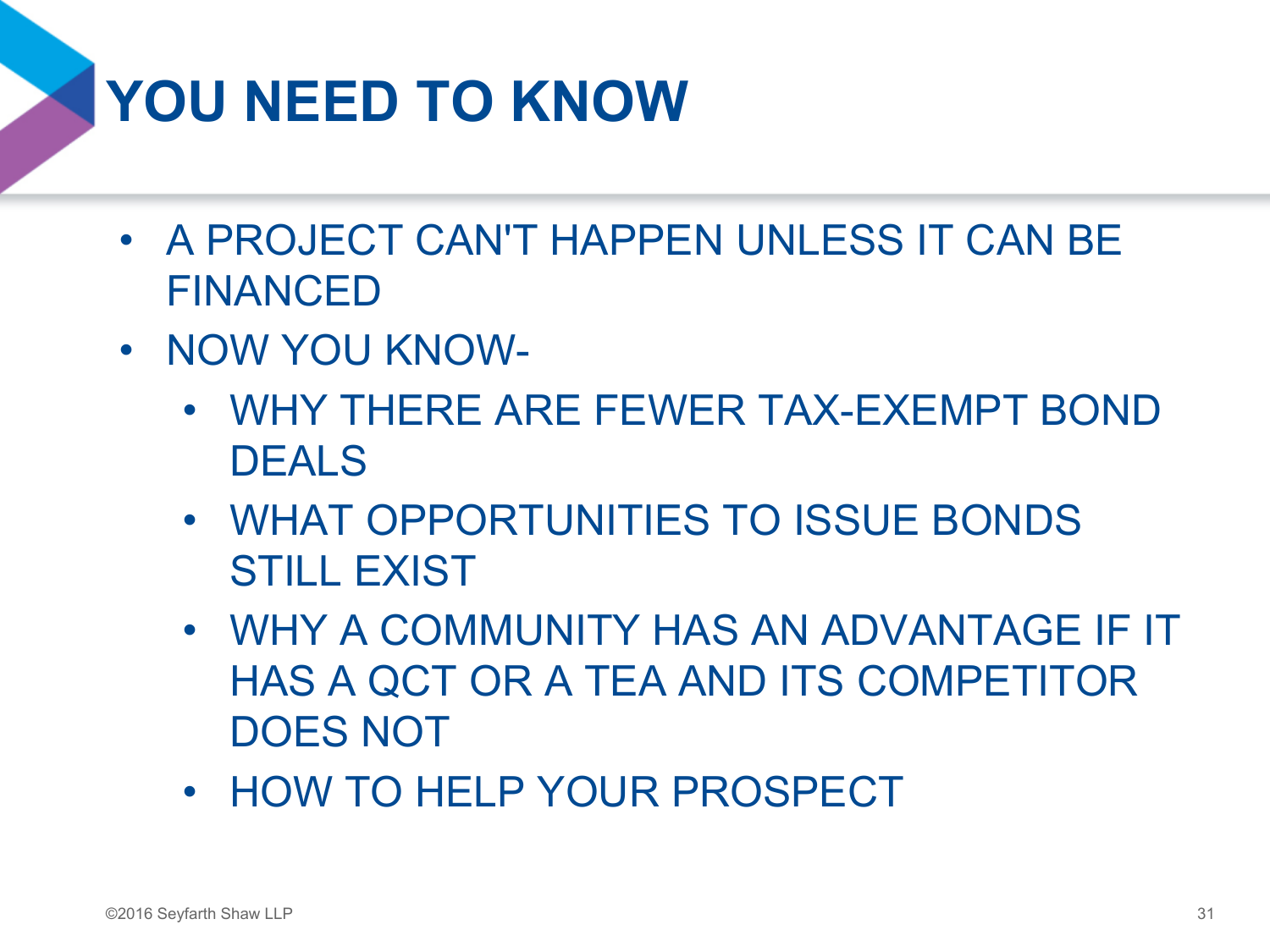#### **MORE INFORMATION**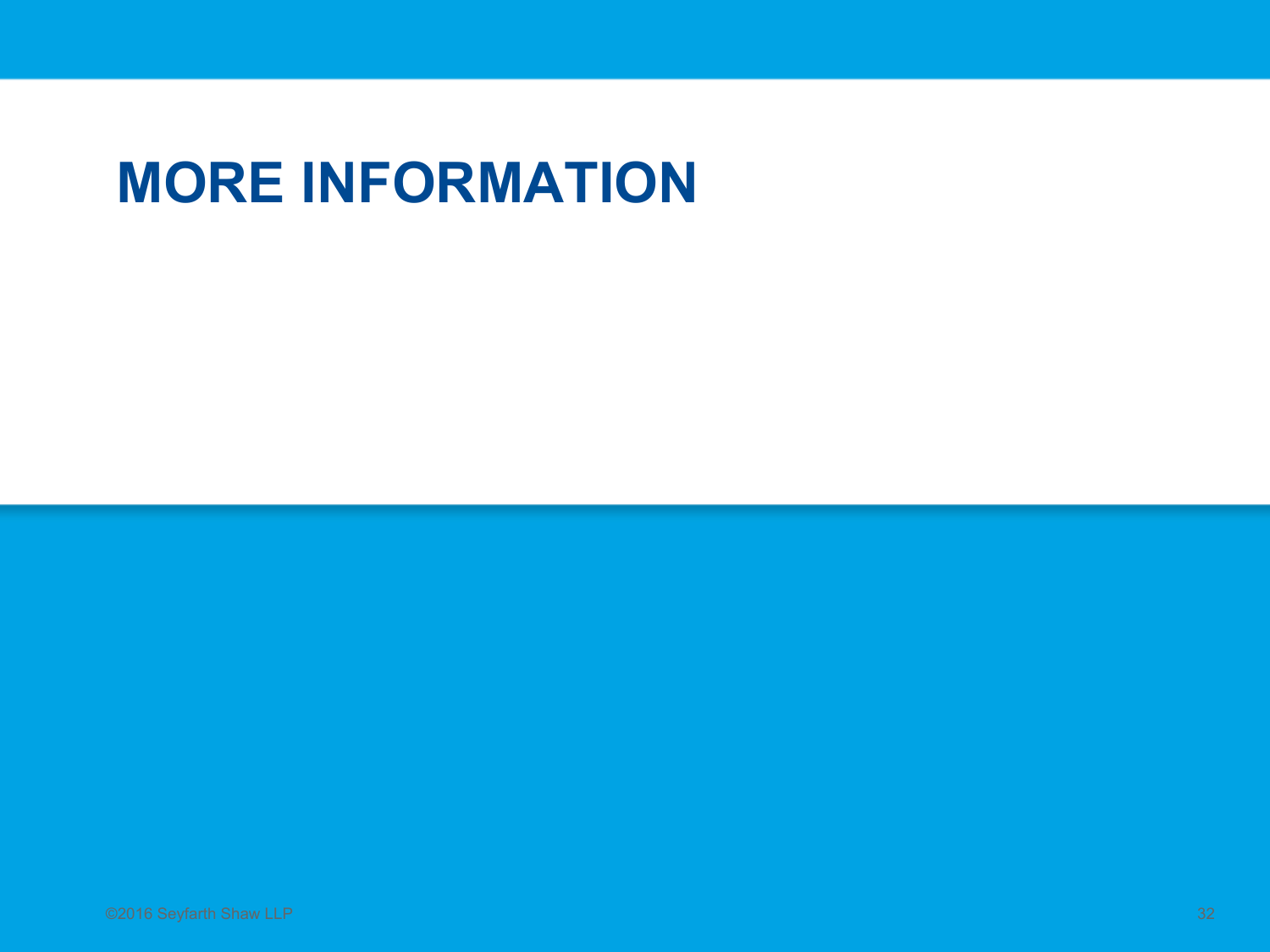

If you have any questions or comments on this presentation, please do not hesitate to let me know.

> Daniel M. McRae, Partner Seyfarth Shaw LLP 1075 Peachtree Street, N.E. Suite 2500 Atlanta, GA 30309 404.888.1883 404.892.7056 fax dmcrae@seyfarth.com dan@danmcrae.info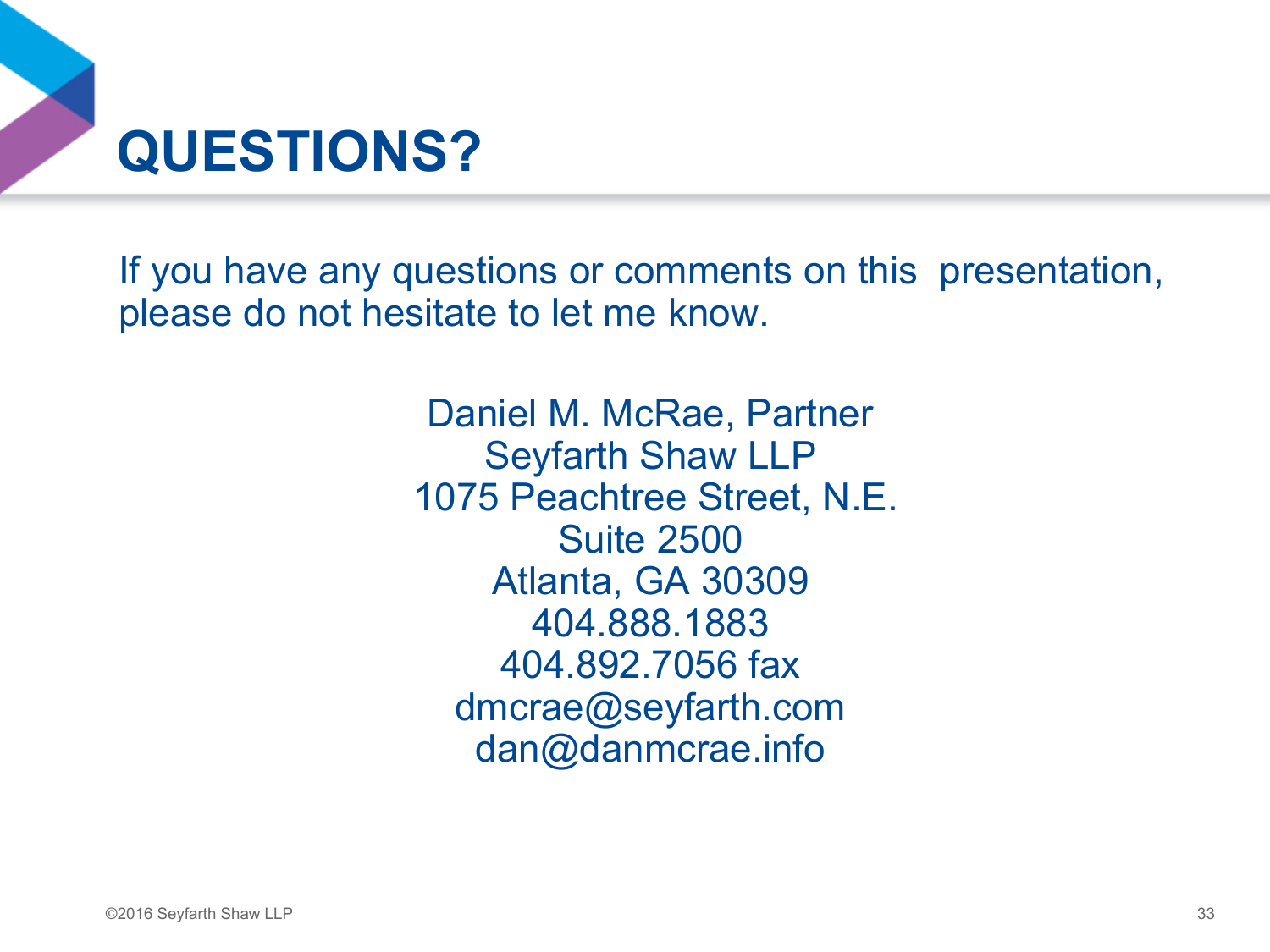### **FOR MORE INFORMATION**

• THIS PRESENTATION AND MY WHITE PAPERS ON ECONOMIC DEVELOPMENT AND OTHER TOPICS CAN BE DOWNLOADED

at http://danmcrae.com/whitepapers